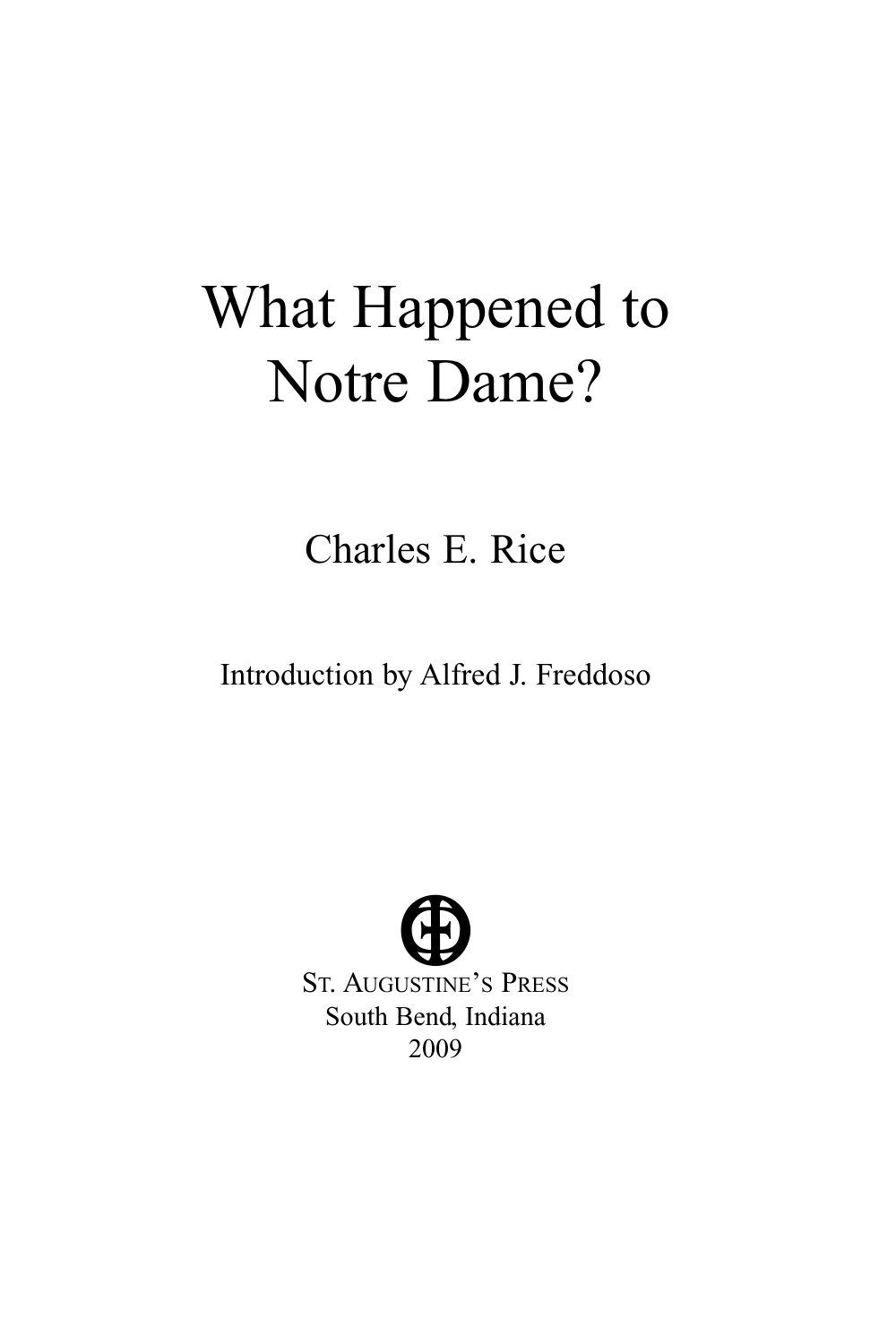Copyright © 2009 by Charles E. Rice Introduction copyright © 2009 by Alfred J. Freddoso

All rights reserved. No part of this book may be reproduced, stored in a retrieval system, or transmitted, in any form or by any means, electronic, mechanical, photocopying, recording, or otherwise, without the prior permission of St. Augustine's Press.

Manufactured in the United States of America.

1 2 3 4 5 6 15 14 13 12 11 10 09

**Library of Congress Cataloging in Publication Data** Rice, Charles E. What happened to Notre Dame? / Charles E. Rice ; introduction by Alfred J. Freddoso. p. cm. Includes index. ISBN-13: 978-1-58731-920-4 (paperbound : alk. paper) ISBN-10: 1-58731-920-9 (paperbound : alk. paper) 1. University of Notre Dame. 2. Catholic universities and colleges – United States. 3. Catholics – Religious identity. 4. Academic freedom. 5. University autonomy. 6. Obama, Barack. I. Title. LD4113.R54 2009 378.772'89 – dc22 2009029754

∞ *The paper used in this publication meets the minimum requirements of the American National Standard for Information Sciences - Permanence of Paper for Printed Materials, ANSI Z39.48-1984.*

> St. Augustine's Press www.staugustine.net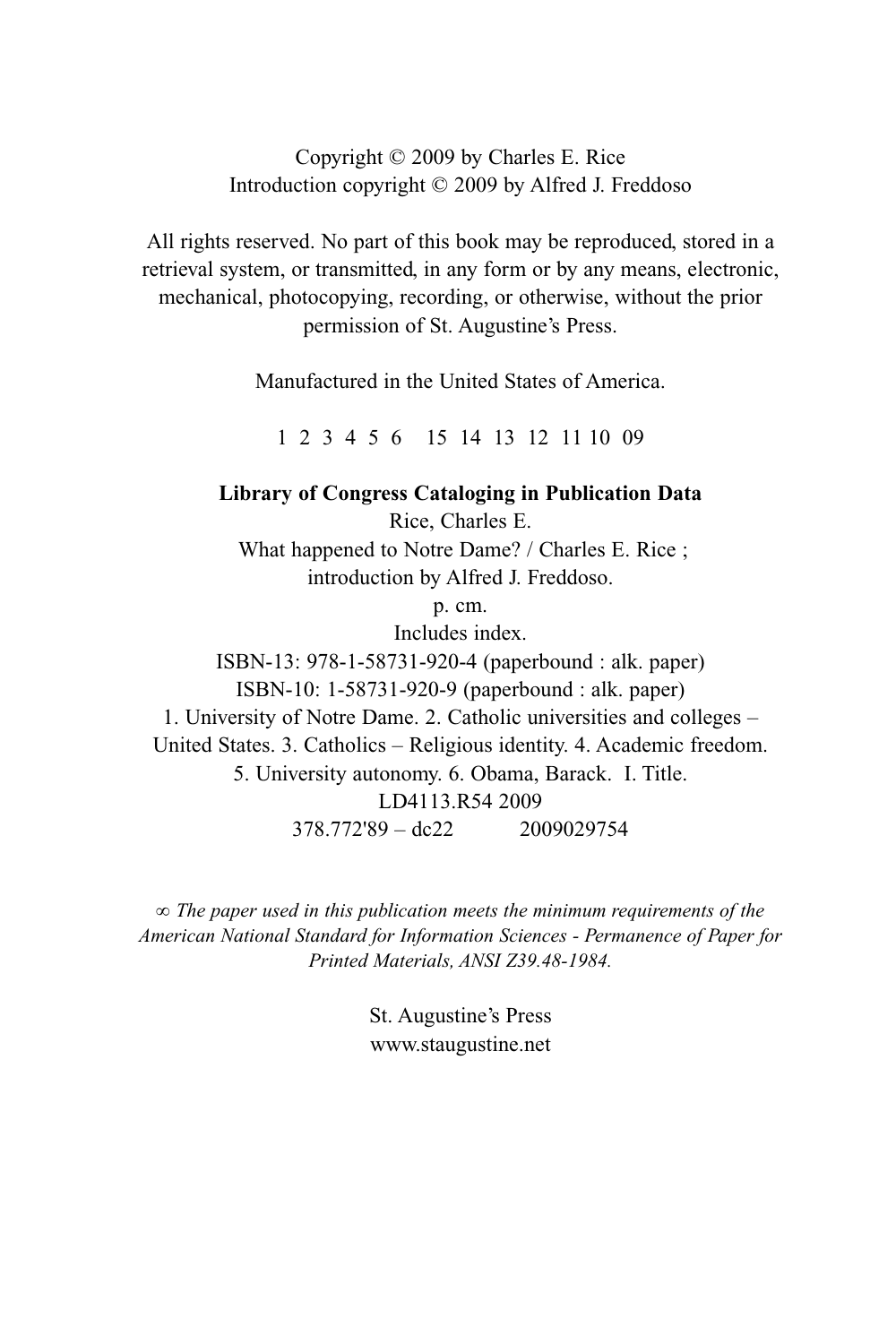## Table of Contents

| Acknowledgments                                            | ix           |
|------------------------------------------------------------|--------------|
| Introduction by Alfred J. Freddoso                         | xi           |
| 1. Invitation and Reaction                                 | $\mathbf{1}$ |
| 2. The Justification: Abortion as Just Another Issue       | 9            |
| 3. The Justification: The Bishops' Non-Mandate             | 18           |
| 4. The Obama Commencement                                  | 25           |
| 5. ND Response                                             | 34           |
| 6. Land O'Lakes                                            | 42           |
| 7. Autonomy at Notre Dame: "A Small Purdue with a          |              |
| Golden Dome"?                                              | 54           |
| 8. Autonomy at Notre Dame: The "Research University"       | 57           |
| 9. Autonomy at Notre Dame: A Catholic Faculty?             | 62           |
| 10. Autonomy at Notre Dame: Academic Freedom?              | 68           |
| 11. Autonomy at Notre Dame: The Politicization of Abortion | 76           |
| 12. The Magisterium: Why Notre Dame Needs It               | 92           |
| 13. The Magisterium and the Dictatorship of Relativism     | 103          |
| 14. The Magisterium: Protector of Conscience and Freedom   | 110          |
| 15. God Is Love                                            | 118          |
| 16. Of Human Life                                          | 123          |
| 17. Love in Truth                                          | 130          |
| 18. In Hope We Were Saved                                  | 139          |
| 19. The Question of Truth: Can "Autonomy" Be Fixed?        | 143          |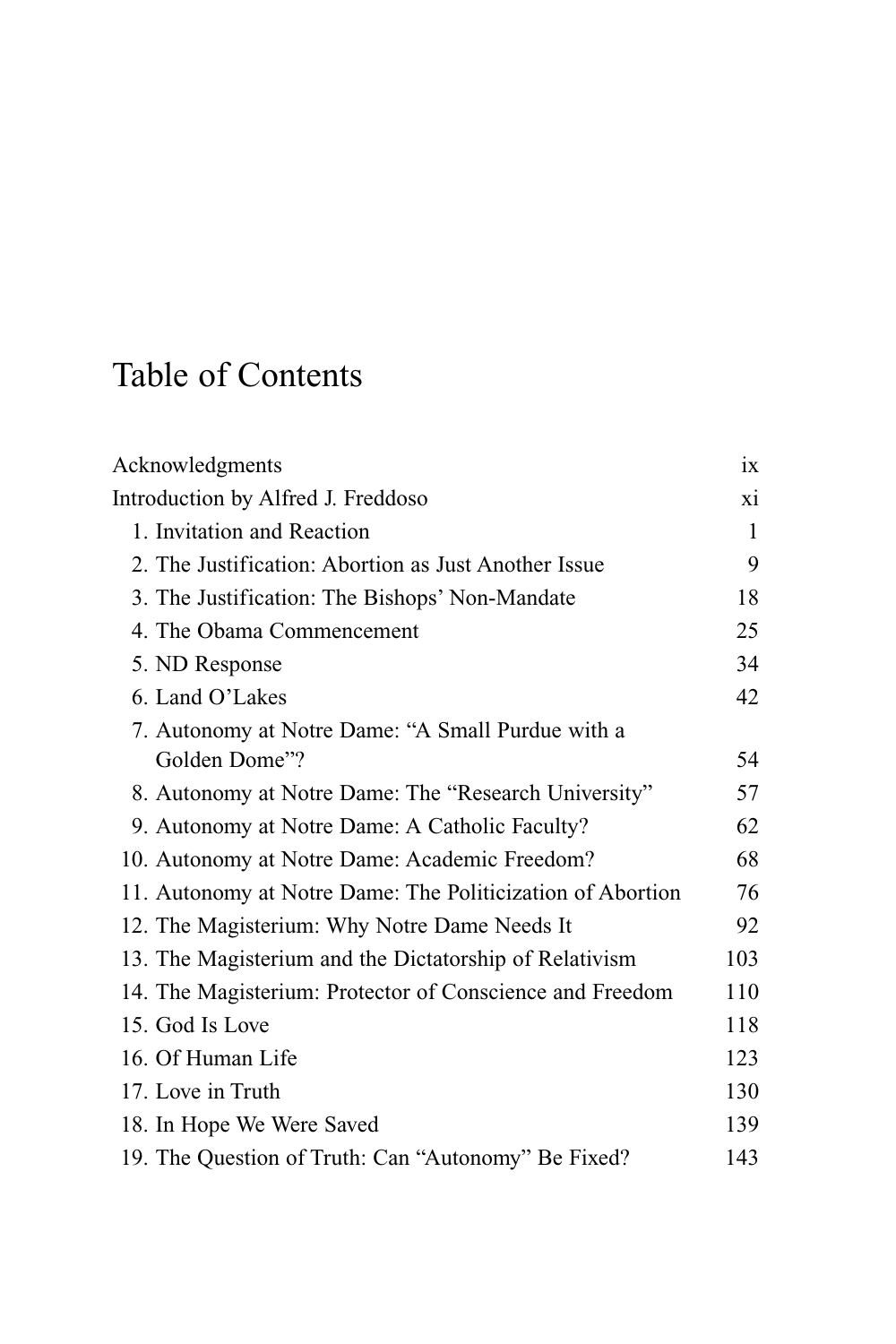| 20. Postscript: Notre Dame as a Lesson for Everyone   | 153 |
|-------------------------------------------------------|-----|
| Appendix: Talk for ND Response – Sunday, May 17, 2009 |     |
| by Rev. Wilson D. Miscamble, C.S.C.                   | 156 |
| Endnotes                                              | 163 |
| Index                                                 | 181 |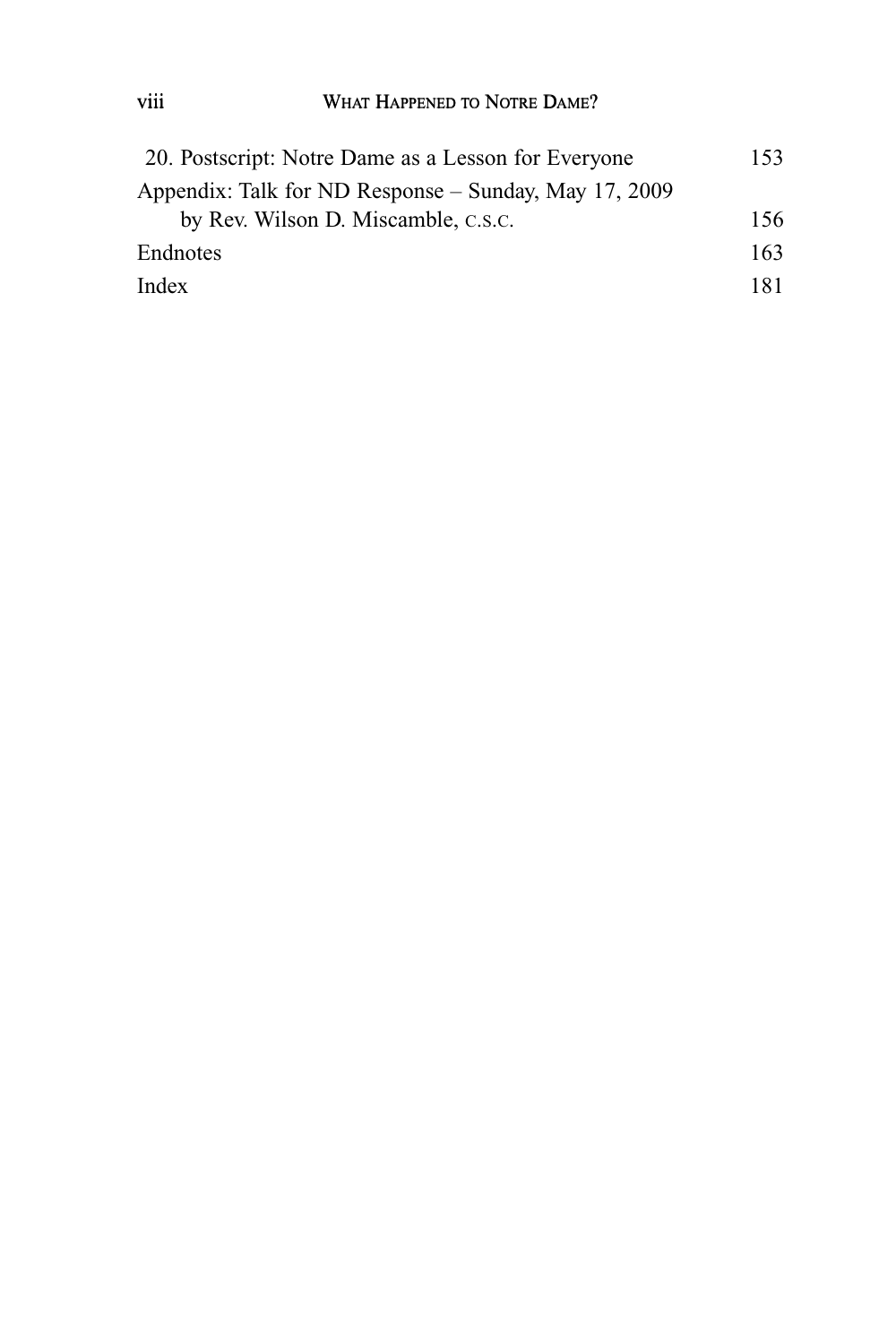### **Introduction** Alfred J. Freddoso

### *Why I Was Not Scandalized*

WHEN THE White House announced on March 20, 2009, that the University of Notre Dame would be honoring President Barack Obama at its commencement ceremony on May 17, I was neither shocked nor scandalized, despite the fact that in a brief two months since taking office President Obama had, as promised beforehand, taken several significant steps toward promoting the practice of abortion and embryo-destructive stem cell research in the United States and abroad.

The reason I was not shocked was that I had anticipated a few weeks earlier that this very thing might happen. Both sides had much to gain. President Obama could cloak himself in the mantle of Our Lady's university as part of an ongoing campaign to solidify his standing among those many Catholic voters for whom life issues are not very important, or at least not overriding. The university, on the other hand, could reap the great public relations benefits of a presidential visit, once it survived what it undoubtedly expected to be a short-lived protest by the local bishop, John D'Arcy of the Diocese of Fort Wayne-South Bend, and a few hardcore pro-life activists. For an institution like Notre Dame that yearns for the respect of its secular 'peer institutions', the benefits of honoring the President far outweighed what looked like the meager potential costs.

The reason I was not scandalized was that I had, as a member of the philosophy faculty, lived through the last thirty years of those historical trends that Charlie Rice ably identifies in this book: the university's steadily intensifying and often frustrated aspiration to be regarded as a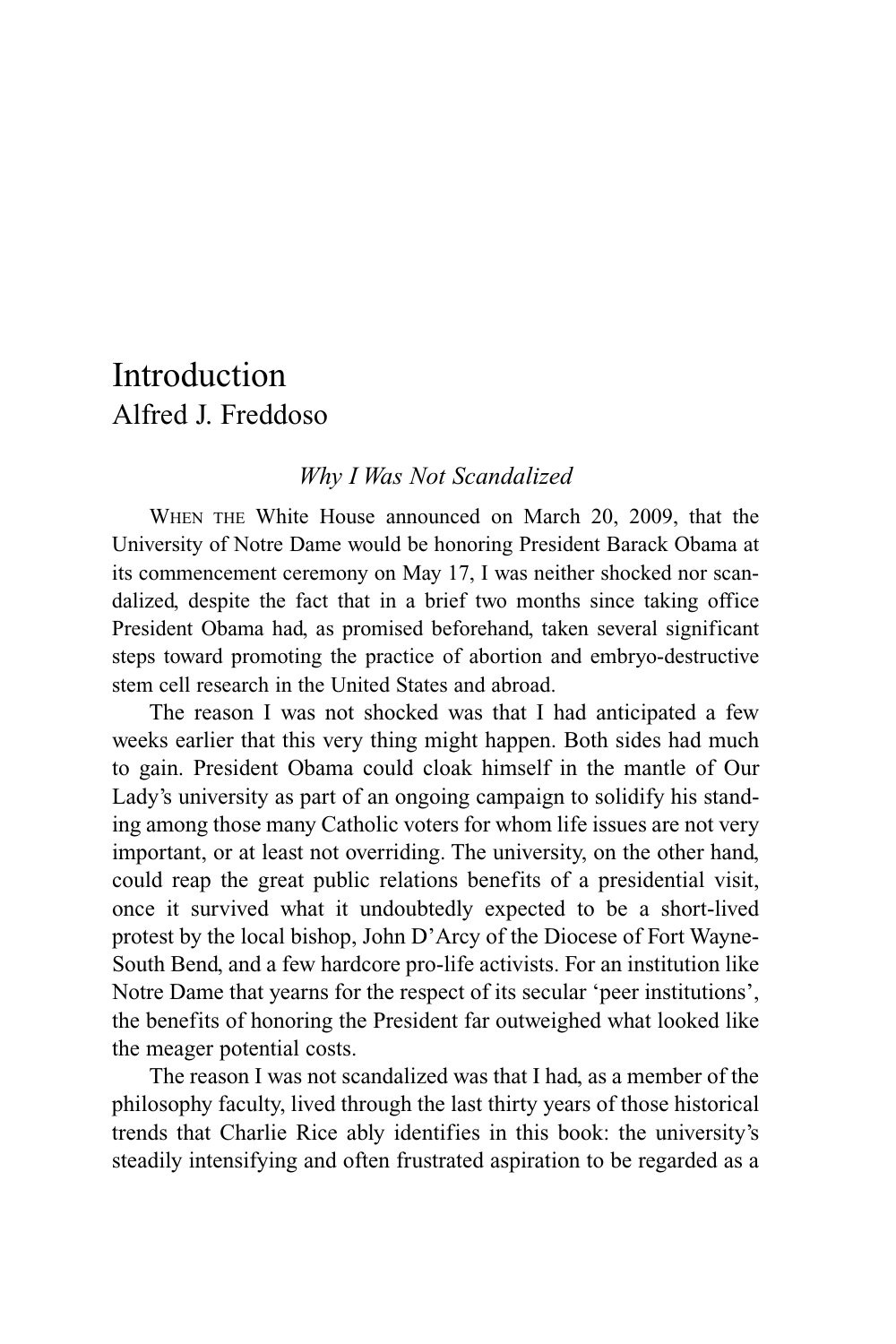major player on the American educational scene; the concomitant segregation of faith from reason; the deterioration of the core curriculum for undergraduates into a series of disjointed 'course distribution requirements' guided by no comprehensive conception of what an educated Catholic should know; the easy transition from a faculty dominated by 'progressive' Catholics to a faculty more and more dominated by people ignorant of the intellectual ramifications of the Catholic faith; the concomitant marginalization of faculty who professed allegiance to, or even admiration for, the present-day successors of the Apostles; and a succession of high-level administrators lacking in a philosophical vision of Catholic higher education and intent on diffusing throughout the university a pragmatic mentality at once both bureaucratic and corporate. In addition to these trends, there had been a series of 'incidents' – stretching from the Land O'Lakes Statement and the university's coziness with the Rockefeller Foundation in the mid-1960s to the tiresomely recurring debate over the *Vagina Monologues* in the first decade of the 21st century – which had served to put more and more strain on the relationship between the university and the Church it claimed to be serving and even to be 'doing the thinking for', to cite one astonishingly presumptuous catchphrase used by the university to promote itself. Rice recounts these incidents as well.

All of this, and more, had long ago led me to a personal *modus vivendi* in my attitude toward the university. Notre Dame is a wonderful place in many ways, and I am deeply grateful to have spent most of my adult life here. It is a university as universities go these days, and it is in some obvious sense Catholic. What it is not – and has not been since I have been here – is a *Catholic university*, i.e., an institution of higher learning where the Catholic faith pervades and enriches, and is itself enriched by, the intellectual life on campus. What it is instead is a national private university that is more open to (or, at worst, more tolerant of) Catholic faith and practice than any other national private university I know of. Or, as I like to put it in a less formal idiom, Notre Dame today is something like a public school in a Catholic neighborhood.

This might sound appalling to some, but it is, I submit, what the vast majority of present-day administrators, faculty members, students, and alumni *mean* when they sincerely, though mistakenly, claim that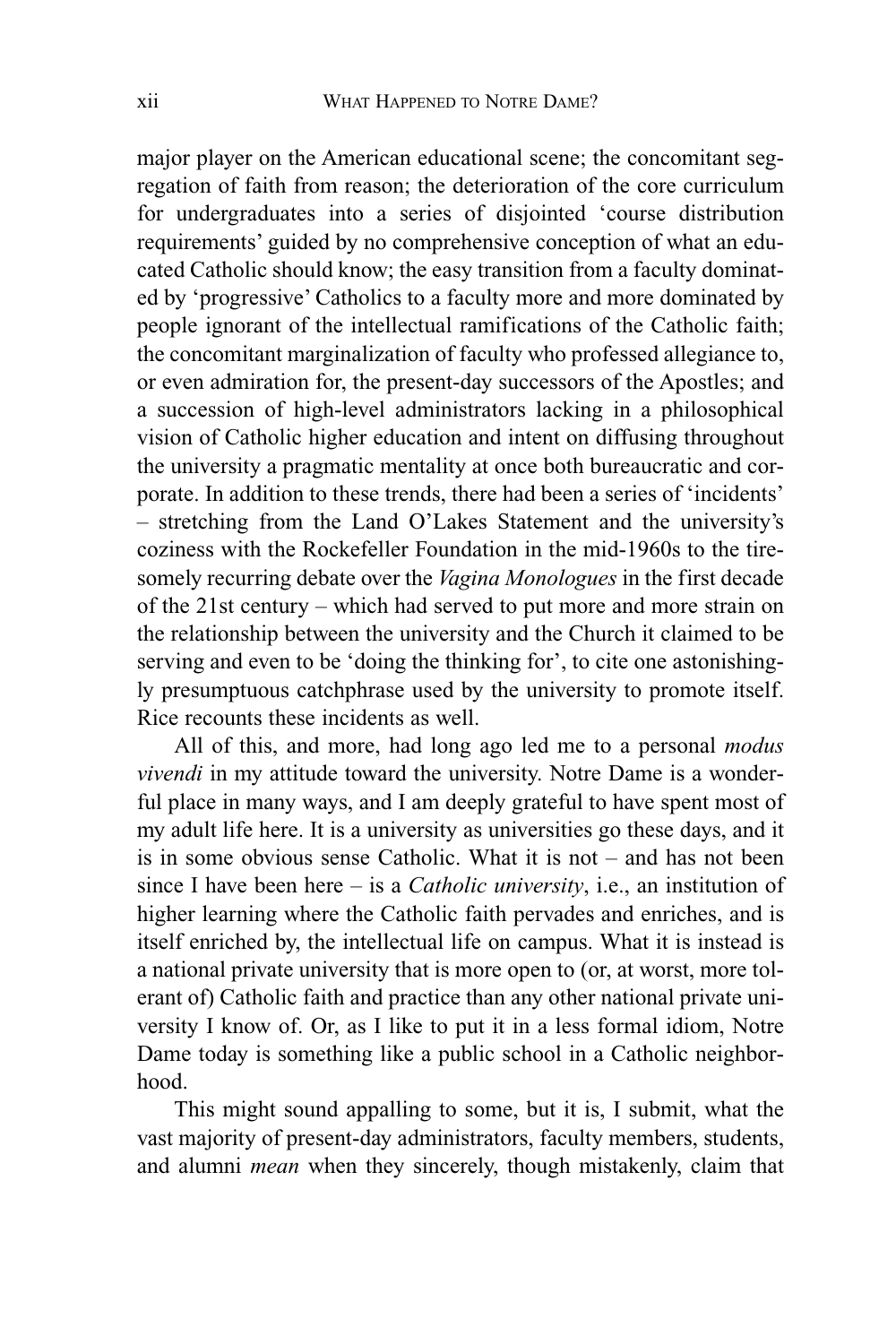Notre Dame is a Catholic university. For they assume without much thought that the Catholic character of the university is borne almost entirely by the 'neighborhood', i.e., by the university's sacramental life and associated activities such as retreats, bible study groups, sacramental preparation courses, etc.; by various good works and service projects on and off campus; by a set of faith-inspired rules governing campus life, e.g., single-sex dorms, parietals, restrictions on parties and alcohol consumption, various regulations governing the nature and funding of student organizations, etc.; and by the sheer number of 'outdoor' and 'indoor' manifestations of Catholicism such as the statue of Our Lady atop the Golden Dome, Sacred Heart Basilica, the Grotto, the "Touchdown Jesus" mural, and scores of statues found all over the 'neighborhood'. It is here that virtually all of a student's moral and spiritual formation, if any, will take place. This is where 'faith' resides on campus; this is where the 'heart is educated', to use another of the catchphrases.

The classroom or laboratory, by contrast, is a wholly different venue, despite the presence of crucifixes. This is the 'public school' part of Notre Dame and the locus, by and large, solely of intellectual formation. This is where 'reason' resides on campus and where 'the mind is educated'; and it has little or nothing to do with Catholicism. (It is no accident that the newest science building on campus contains no noteworthy religious symbols in general, and no noteworthy Catholic symbols in particular. That's the way the science faculty wanted it.)

To be sure, there are a number of professors outside the theology department who self-consciously think of themselves as Catholic (or, as the case may be, Christian or Jewish) intellectuals and who can, in combination with one another, provide a student who chooses his or her courses very carefully with something resembling a Catholic education. Moreover, there are more professors of this sort than one would ordinarily expect to find at a national private university in the United States. Nevertheless, they constitute only a small percentage of the total faculty, and their conviction that a Catholic student's intellectual life should be fully integrated with his or her Catholic beliefs and practices is very much a minority view. Most faculty members would, to the contrary, be deeply disturbed by the prospect of having doctrinally orthodox Catholicism intrude itself into the classroom.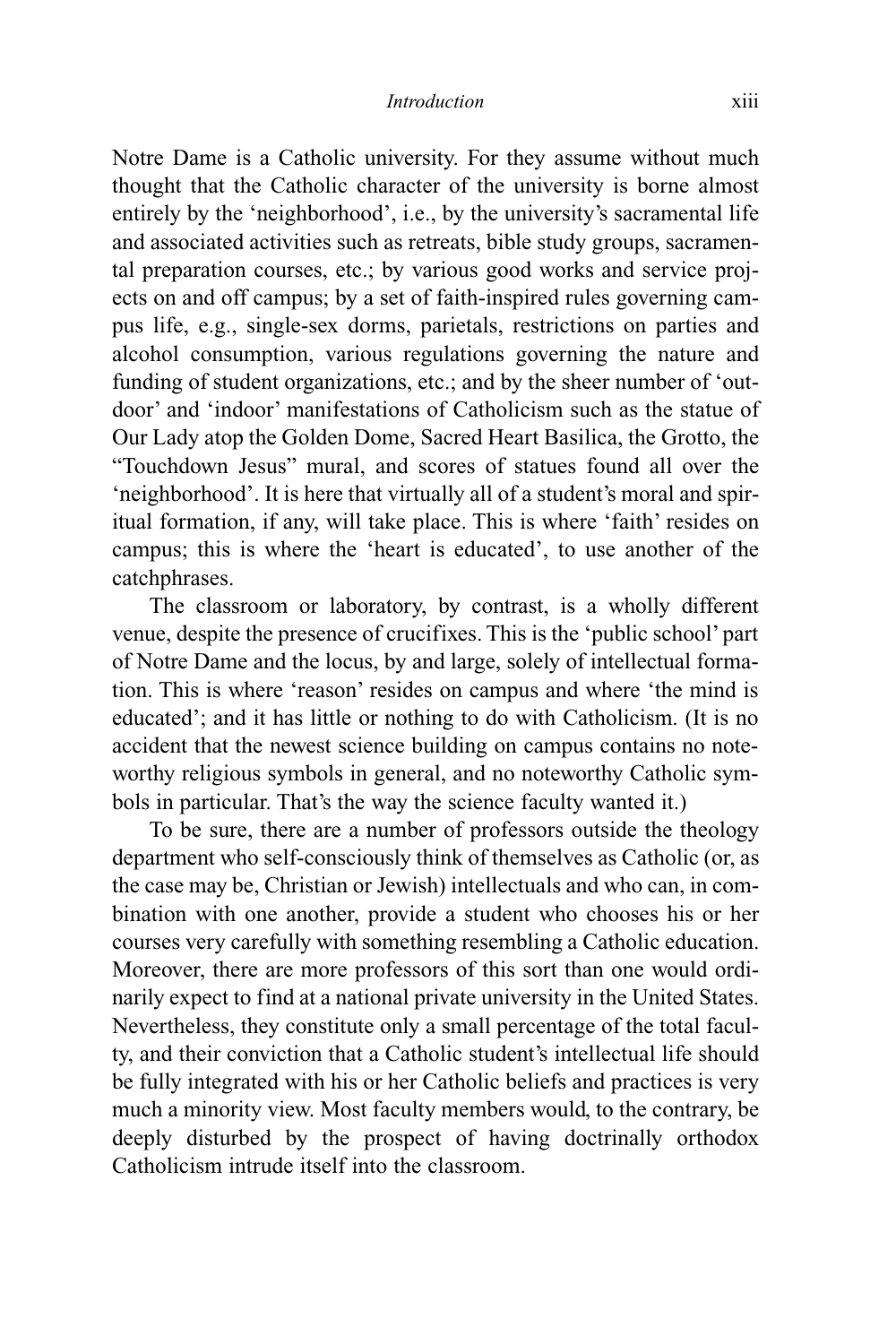Even though this "public school in a Catholic neighborhood" model of Notre Dame conflicts in some crucial ways with at least one of the self-images the university uses to promote itself, it is nonetheless a plausible, even if ultimately unstable, model of Notre Dame that has allowed me personally to set aside bitter disappointment and to focus instead on the remarkable intellectual and apostolic opportunities that the university affords. I will return to this point below.

In any case, given this background, it should be easy to understand why I was not scandalized by the university's decision to honor President Obama. I have come to expect that the teachers and administrators of the public school will periodically decide to tweak the noses of the 'unenlightened' among their Catholic neighbors. That's just the way it often is with public schools in Catholic neighborhoods.

### *The reaction*

Even if I was not scandalized myself, others apparently were. In a moment I will ask why. But first let's recount some of the highlights.

Instead of the brief outcry anticipated by university administrators, the announcement of the honor to be conferred on President Obama evoked a very long and very spirited protest, one that kept making news almost continuously during the eight weeks between March 20 and May 17. This protest had many prongs:

\* Bishop D'Arcy, who found out about the invitation to President Obama only hours before the March 20 announcement that the President would in fact be coming to Notre Dame, issued a press release on March 29 rebuking the university for having chosen "prestige over truth." He pointed out that the university's intention to honor President Obama was a violation of a 2004 statement in which the American bishops asked that Catholic institutions "not honor those who act in defiance of our fundamental moral principles." He then made it known that he would not be following his usual custom of attending the commencement ceremony. Just three weeks later, on April 21, D'Arcy would publish a sharply worded letter rejecting the university's selfserving (and, I might add, internally inconsistent) interpretation of the 2004 bishops' statement and lamenting "the terrible breach which has taken place between Notre Dame and the Church."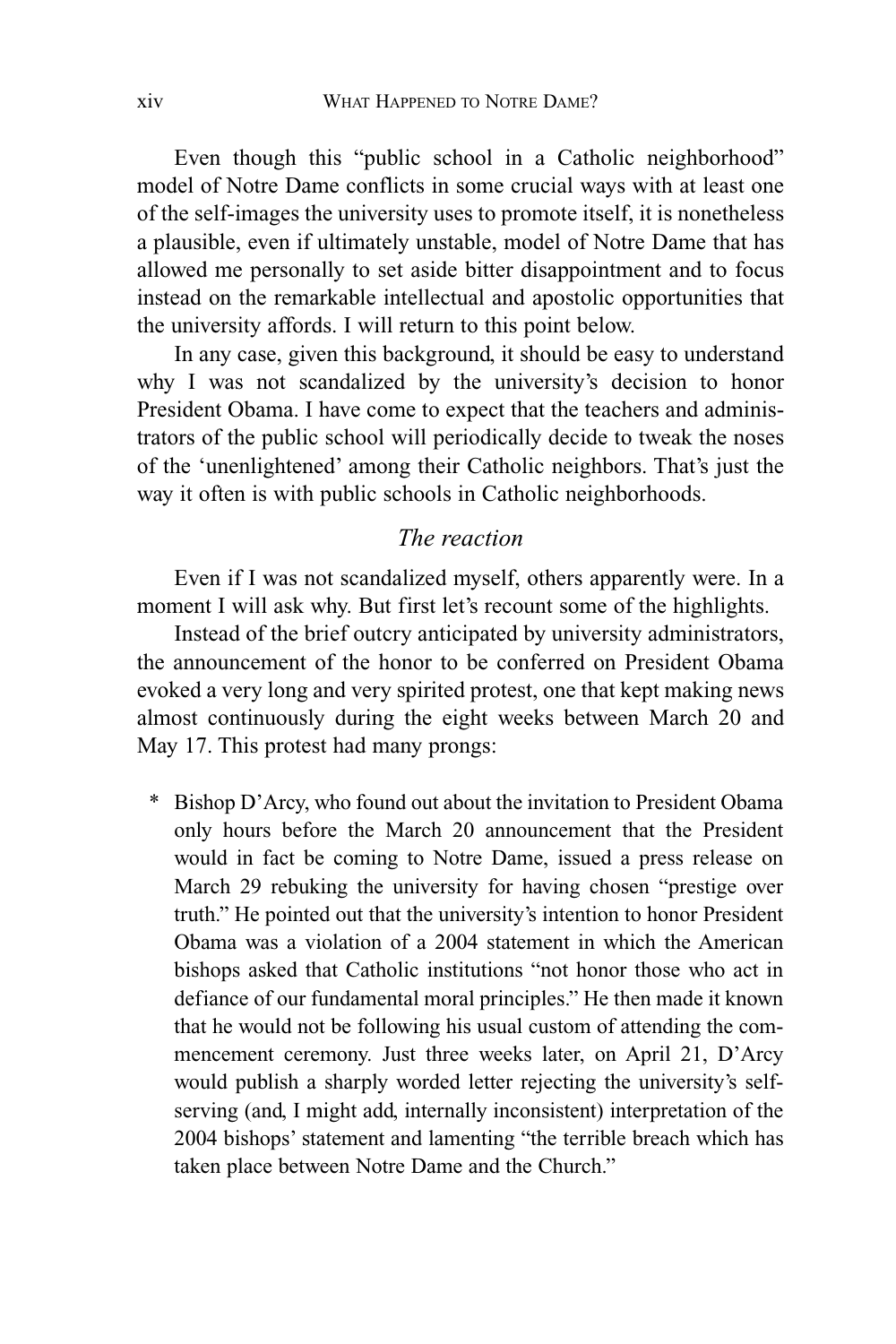- \* On March 28 Cardinal Francis George of Chicago, the President of the National Conference of Catholic Bishops, made the extemporaneous comment, caught on video and soon afterwards broadcast on the internet, that the invitation to President Obama was "an extreme embarrassment to Catholics" and that "Notre Dame didn't understand what it means to be Catholic when they issued this invitation." (He also revealed that before the White House announcement Cardinal Sean O'Malley of Boston "was to have received an honorary doctorate" at Notre Dame's commencement ceremony.) This was followed, over the course of the next seven weeks, by a series of public statements by some 83 individual American bishops taking the university's administration to task, sometimes in extremely harsh terms.
- \* ND Response, a coalition of eleven student groups brought together by their opposition to the university's decision to honor President Obama, sponsored a protest rally on Palm Sunday (April 5) and a pro-life march on April 17, joined in a previously scheduled Eucharistic Procession on April 26, and organized an alternative program for commencement weekend. Many of the individual students associated with ND Response appeared on national television and radio over the course of the next several weeks explaining the reasons for their protest, and doing it very well. (In a charming moment, Greta Van Susteren of Fox News was taken aback on national television when an ND Response couple, in answer to a question about their post-graduation plans, gleefully revealed that they were getting married in August.)
- \* On April 8 ten priests of the Congregation of Holy Cross, Notre Dame's founding religious order, published a letter deploring both the university's decision and "especially . . . the fissure that the invitation to President Obama has opened between Notre Dame and its local ordinary and many of his fellow bishops." This letter stood in marked contrast to the absence of any public protest against the university or public support for the bishop from the leaders of the Congregation.
- \* Alumni groups were formed to protest the university's decision and to urge Notre Dame alumni to withhold contributions from the university. One beneficiary of the publicity surrounding the commencement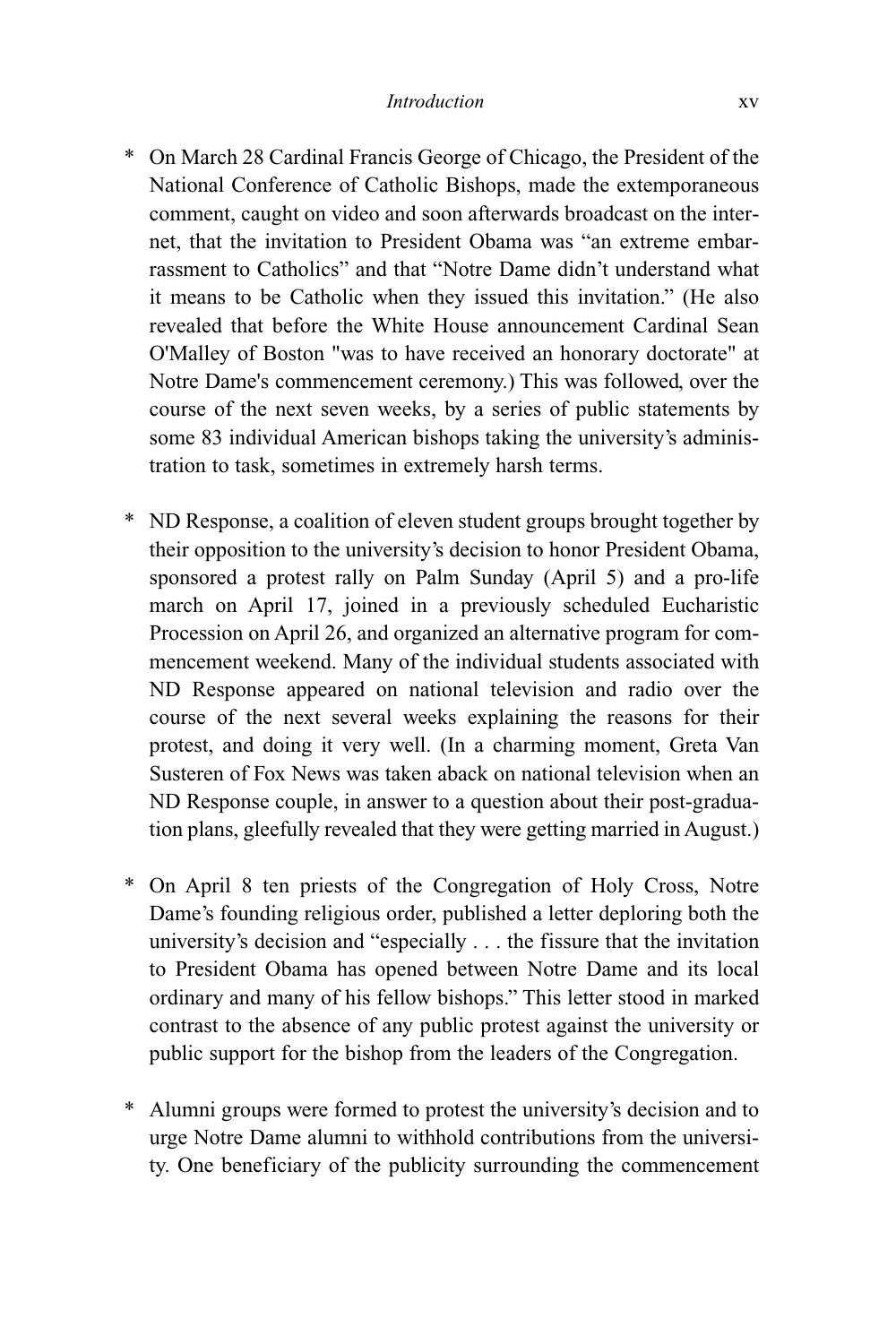controversy was Project Sycamore, a group of alumni and friends of the university that had been created in 2006 in reaction to some of the trends noted above. During the weeks of the protest, this group's email list skyrocketed to over 10,000 subscribers.

- \* In late March the Cardinal Newman Society, a watchdog organization dedicated in part to exposing violations of Catholic thought and practice by professedly Catholic colleges and universities, started an online petition protesting Notre Dame's action. The petition had garnered a remarkable 360,000 signatures by May 17. In addition, bishops and chancery offices in dioceses all over the country received thousands of letters and e-mails in protest. (My brother, who lives just north of West Palm Beach, reported that a notice in his parish bulletin provided contact information for the president of Notre Dame and pleaded with parishioners not to send the diocesan chancery office any more letters or e-mails about Notre Dame.) This suggests that the bishops who publicly scolded the university were at least in part prompted to do so by a groundswell of dismay from below.
- \* The "Notre Dame scandal" was featured prominently, with plenty of commentary, on popular Catholic blogs and was the subject of many columns critical of the university that appeared on the websites of *The Wall Street Journal*, *National Review*, *First Things* and other conservative-leaning journals.
- \* There were 'unwelcome' outside protesters as well, themselves scornful of what they felt was too tepid a reaction by Bishop D'Arcy and ND Response. One enterprising fellow, who sneered that ND Response and other campus critics of the Obama invitation were no better than "pro-life pacifists," paid to have an advertising plane drone around the campus airspace for a few hours every day with a trailer depicting a tenth week abortion. While the bishop and ND Response repudiated the rhetoric of these outsider protests, many of us still have vivid images of harmless-looking people, including a priest and a nun, being arrested, it seemed, for doing nothing more than walking down Notre Dame Avenue praying the rosary. Almost all those arrested decided to plead 'not guilty' to the trespassing charges against them, and trial dates were set for August and September.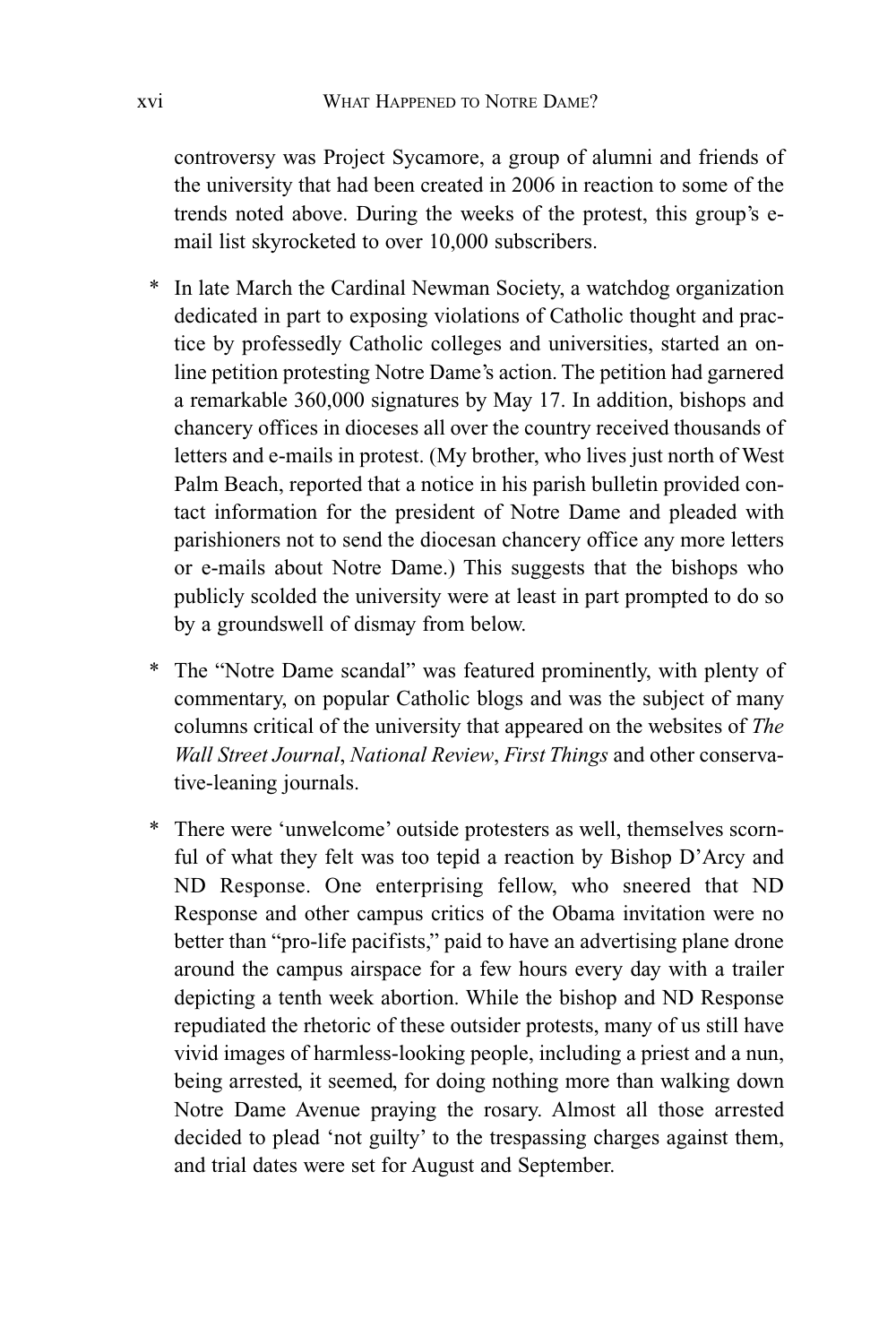\* Finally, just as the news coverage finally seemed to be petering out, on April 27 Harvard Law Professor and pro-life hero Mary Ann Glendon announced that she was declining the Laetare Medal, which, according to Notre Dame, is "the oldest and most prestigious honor given to American Catholics."

Through all of the turmoil leading up to commencement day, the university and its public relations operation seemed to make one bumbling move after another:

- \* On two occasions the university privately sent out "talking points" one set to the faculty and staff of the business school and the other to the members of the Board of Trustees – giving the recipients advice about how to reply to protestors who might contact them personally with complaints about the university's action. On both occasions, these talking points were leaked to journalists and made their way to the internet. (One talking point claimed in effect that Mary Ann Glendon's speech at commencement would balance off President Obama's; it was among the reasons cited by Glendon for declining the Laetare Medal.) In addition, students making fund-raising phone calls to alumni on behalf of the university's development office were given "pro-life talking points" that consisted of a list of pro-life activities at Notre Dame. These were to be invoked to mollify those prospective alumni donors who voiced worries about the university's decision to honor President Obama. However, all the activities listed were initiatives either of the student Right to Life club or of the Notre Dame Center for Ethics and Culture, a unit which is explicitly pro-life, which publicly supported ND Response, and which does not, shall we say, enjoy a particularly warm relationship with the university's central administration. In other words, none of the cited pro-life activities had been initiated by the university as such.
- \* When the president of the university offered to meet with a group of students from ND Response with no reporters present except his own public relations spokesman (who, as one wag put it, has never met an unpleasant truth he was willing to admit to), the students shrewdly balked, issuing in reply their own set of conditions for the meeting –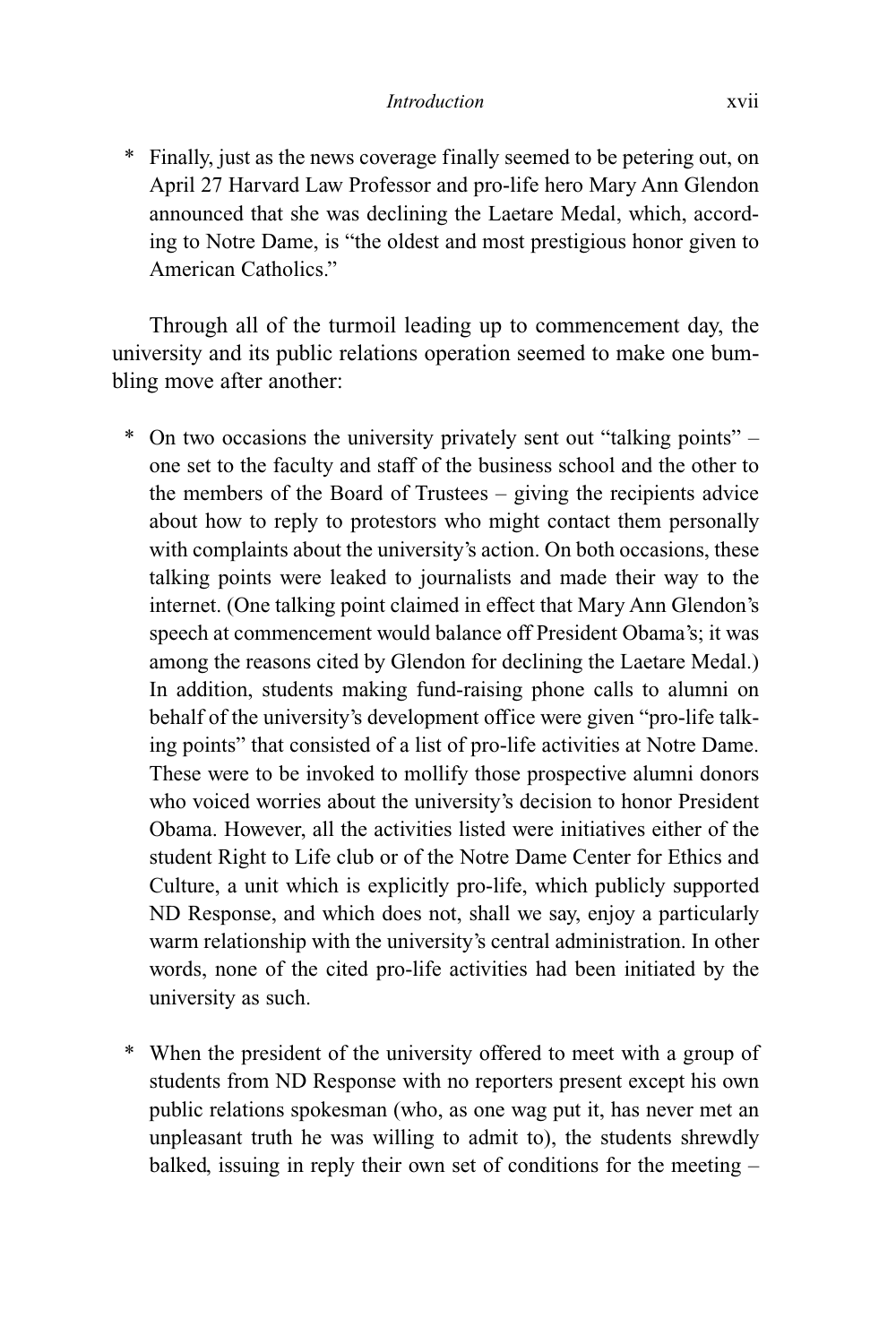including the presence of a journalist of their own choosing. The meeting never took place.

- \* The president of the university gave a speech to a group of alumni in which he answered Bishop D'Arcy's complaints by pointing out that the university does not normally consult the local bishop about its internal decisions. But he then issued his own interpretation of the 2004 bishops' statement, claiming that, despite what Bishop D'Arcy might think or say, the university had not violated the statement. (As noted above, this interpretation was roundly rejected by D'Arcy.) So one was left to wonder whether the university did or did not care about what the bishops thought. More generally, throughout the affair, the university's dismissive treatment of Bishop D'Arcy, public and pointed as it was, displayed a level of arrogance that was exceptionally high even by academic standards.
- \* When Glendon declined the Laetare Medal on April 27, the university immediately announced that it would choose another recipient. But this never happened. Instead, a pliant past recipient agreed to give a speech at the commencement ceremony.
- \* During a regularly scheduled meeting between students and a subcommittee of the Board of Trustees on April 30, one trustee pointed her finger at the student reporting on behalf of ND Response and accused "people like you" of causing the whole controversy.
- \* Apparently, internal dissent by administrative staff members was not looked upon kindly, either. The following is an excerpt from a story about commencement weekend that appeared on *National Review Online*:

"Even some university administrators sympathized, with a handful of recognizable figures attending ND Response events over the weekend. Few wanted to discuss the issue publicly, however. 'It has been made clear that dissenting publicly won't be tolerated,' said one administrator who requested anonymity."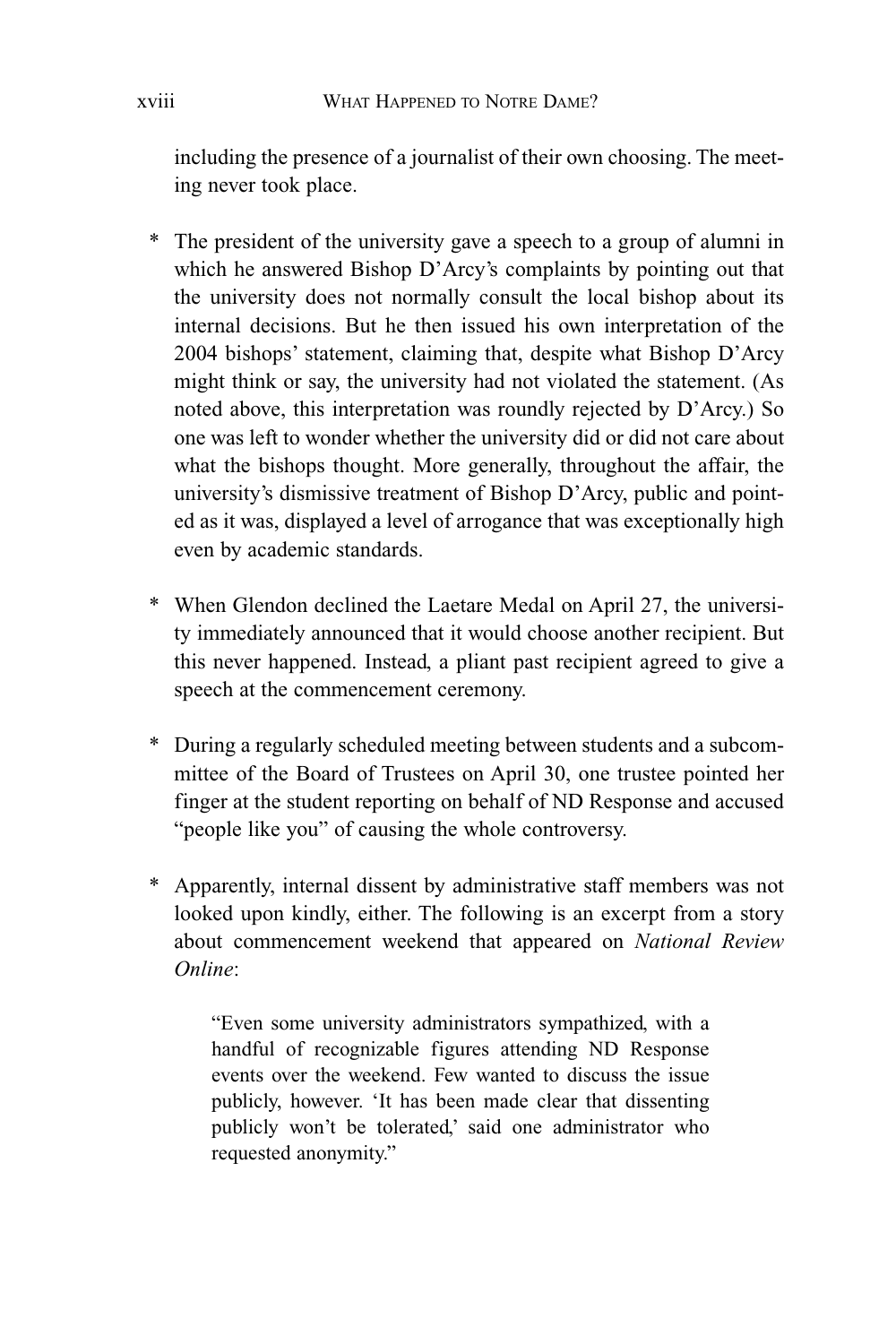During the eight weeks from March 20 to May 17 the university kept insisting that the pro-life agenda was central to its mission, that its pro-life credentials were impeccable, and that honoring President Obama in no way undercut its "unambiguous" pro-life commitment. But the more these claims were reiterated, the less convincing they seemed. To paraphrase Bishop D'Arcy, Notre Dame's action spoke so loudly that it drowned out the university's claim to be unambiguously pro-life. And what the action said is that while abortion and the mentality it cultivates are bad, they are not really all *that* bad – not bad enough, at least, to prevent one of the most reliable political promoters of abortion in the history of American politics from being honored by Our Lady's university. Moreover, as Wilson Miscamble, C.S.C., noted in his speech to 3,000 protestors at the alternative commencement rally on May 17, no one doubts that if the President's beliefs and actions had violated some important tenet of the left-wing political orthodoxy adhered to by most faculty members at the university, he would never have been invited or honored. In short, the consensus among the protestors was that the Obama controversy had cleared the air and allowed the university to be seen for what it is instead of for what it sometimes pretends to be.

### *Why They Were Scandalized*

Anyone who knows the history of the Catholic Church in America realizes that during the first six decades of the 20th century Notre Dame loomed large in the consciousness of the immigrant Catholic communities that had come to populate the eastern seaboard and the Great Lakes region. Notre Dame's success, especially on the football field, was symbolic of the aspirations of hundreds of thousands of Catholic immigrants who were struggling to "make it" in America and to ensure a better future for their many children. If we concentrate merely on material success, then both Notre Dame and its alumni have indeed made it big in the intervening decades. And, in fact, many American Catholics – perhaps a majority, including a majority of Notre Dame alumni – were undoubtedly pleased to hear that the newly inaugurated President of the United States would be visiting Notre Dame to get an honorary degree.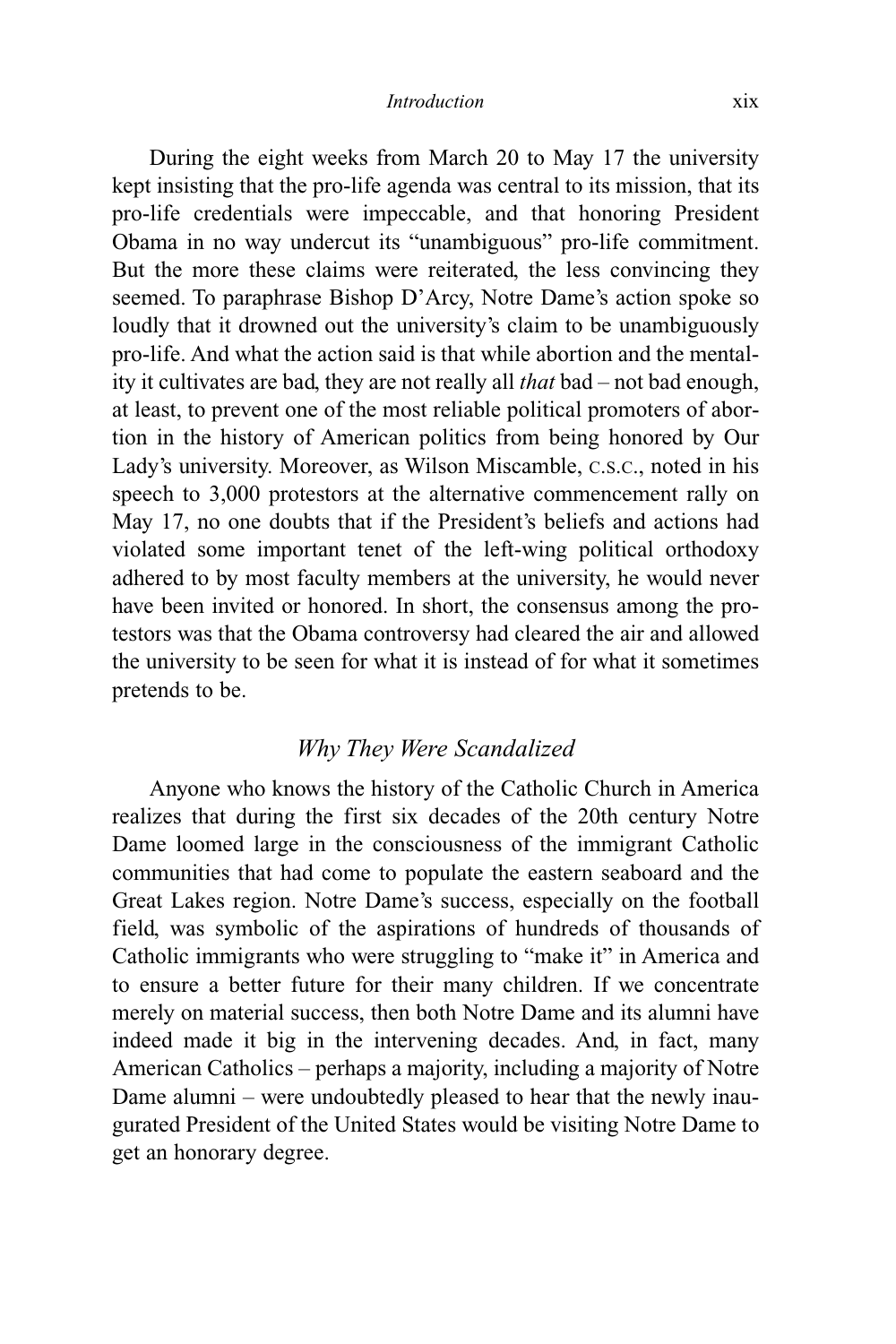So who were those discontented protesters? This is really no great mystery, despite the ability of some social scientists to muddy even the clearest waters. If you are an American Catholic, then the more central Catholic belief and practice are to your life, the more likely you were to be upset by Notre Dame's decision to honor President Obama. Or, to put it as serious Catholics would themselves put it, the more centered your life is on Jesus Christ and what Vatican II calls your "baptismal call to holiness," the more likely you were to disapprove of the university's decision. You would also be more likely to think of yourself as 'countercultural' in many ways or, to put a more positive slant on it, as part of what Pope John Paul II dubbed the "culture of life," a community of people who first and foremost think of their own lives and the lives of others – both natural lives and supernatural lives – as gifts from God.

But to be upset is not yet to be scandalized. For that, one also has to have gone some way toward accepting at face value Notre Dame's carefully crafted and relentlessly marketed image of itself as the "greatest Catholic university in the world."

So what happened is that "the greatest Catholic university in the world" did something that it considered squarely in line with its claim to be Catholic, and yet a large number of serious Catholics – large enough to keep the story in the news for eight straight weeks – begged to differ, and loudly. The problem was that the university, still stuck in a "pre-JP2" mindset, was wholly out of touch with the new wave of serious Catholics, including a bunch of surprisingly outspoken bishops. Two weeks after graduation I tried to capture this split with brief images in a letter that appeared in the local diocesan newspaper:

> As a faculty member at Notre Dame, I want to apologize to Bishop D'Arcy for the breathtakingly shameful manner in which he has been treated by the administrators of my university. They think the bishop is out of touch. But the fact is that they themselves have lost touch with the faithful Catholics in the pews, the ordinary people who put faith in Jesus Christ at the very center of their lives – the families with lots of kids, including handicapped kids; the people who have spent years helping women with problem pregnancies, both before and after the birth of their children; the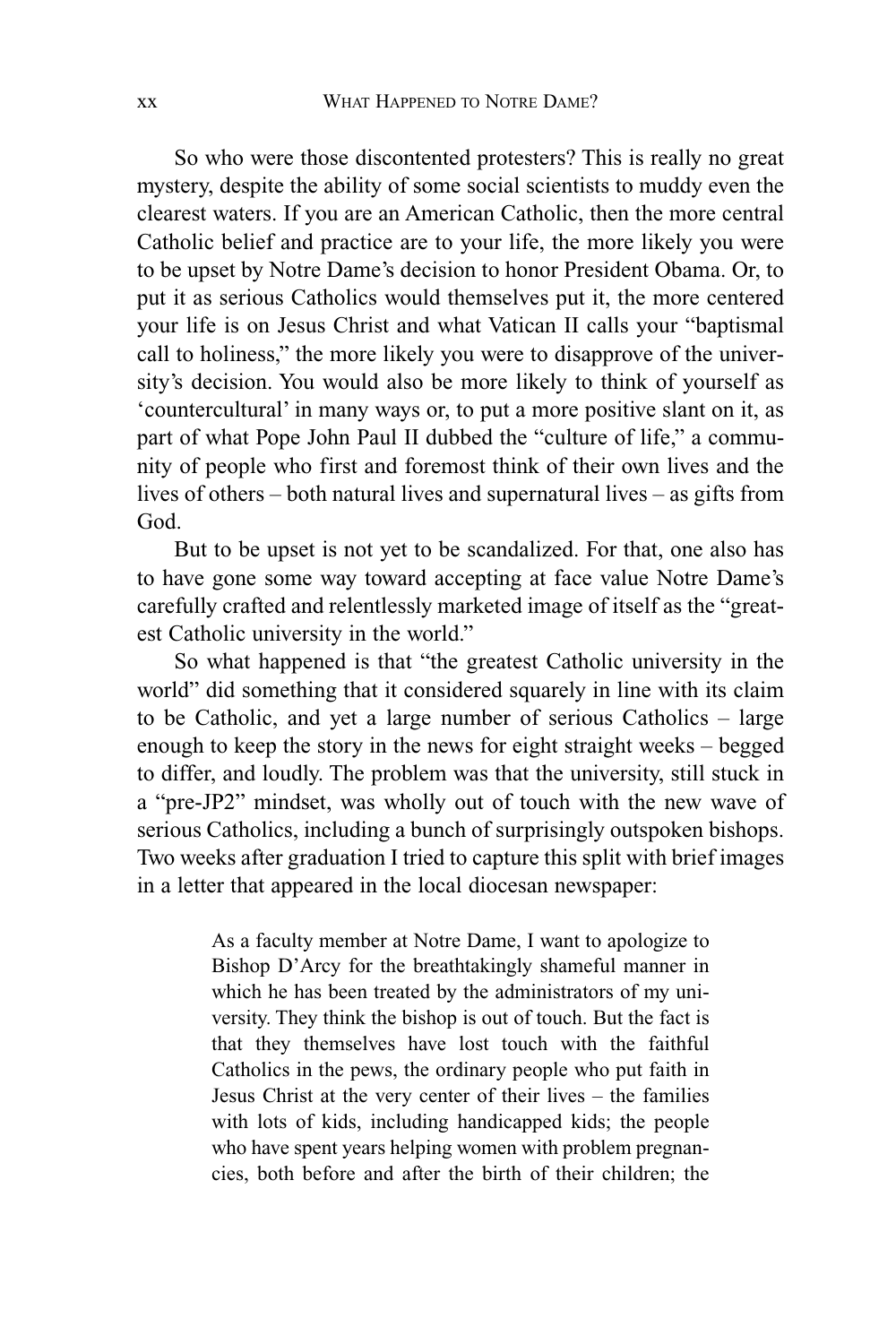#### *Introduction* xxi

people who take care of one another in emergencies; the younger idealistic 'JP2' Catholics – in short, the very people who have been quietly building an impressive culture of life in our country right under the noses of those who have led Our Lady's university astray. These people do not have to reassure everyone that, despite appearances to the contrary, they are 'unambiguously pro-life'. They just *are* pro-life. And they instinctively recognize a great bishop when they see one."

What one finds in Charlie Rice's book is all the background information needed to understand how this disconnection became a reality. The various factors on the university's side of the split can be accurately summarized by what I call "the four I's," viz., *impatience*, *infidelity*, *ingratiation*, and *impenitence*.

As Notre Dame's drive to become a distinguished university was maturing in the late 1950s and into the next three decades, the time was neither right nor ripe for the massive growth that the university would experience. The vision of what this "great Catholic university" would be was too vague, the times were too tempestuous, and the philosophical reflection on the matter was too spotty and too superficial to serve as a guide on rough seas. Yet it was "full steam ahead," nonetheless. This is in part what I mean by *impatience*.

But the really crucial factor was the *infidelity*, which effectively took the form of a gamble – made in the early 1970s in the wake of Vatican II and in the aftermath of the dissenting reaction to Pope Paul VI's encyclical *Humanae Vitae* – that some form of 'liberal' or 'progressive' Catholicism, freed from (or, to put it more neutrally, disengaged from) the philosophical and theological underpinnings of the past, would emerge as the 'serious' Catholicism of the future. Perhaps at the time this did not seem like much of a gamble. After all, a significant percentage of American bishops, along with their closest advisors, seemed perfectly comfortable with progressive agendas. In any case, at Notre Dame the attitude of dissent from and disdain for the Vatican played a significant foundational role in shaping hiring policies, tenure decisions, key administrative appointments, curricular reform, and admissions strategies for the next thirty years.

Impatience and infidelity were then combined with an obsequious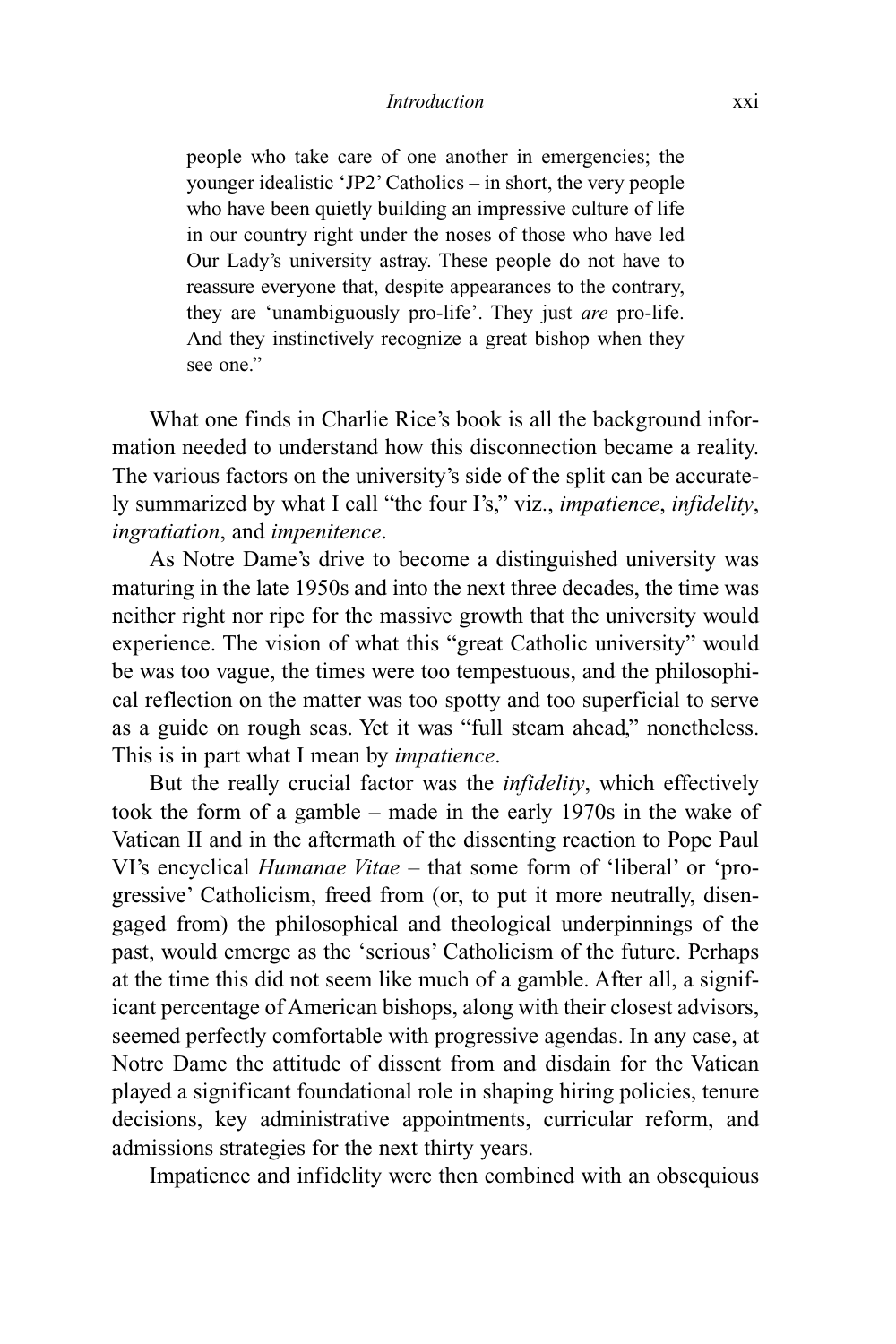desire to imitate those schools that had already attained 'success'. Imitation was really the only possibility left open at this point, given that the 'Thomistic synthesis' that had previously served as the intellectual foundation for the distinctiveness of Catholic higher education had already been jettisoned by the progressives. The result was that, despite some relatively vapid rhetoric to the contrary, neither Notre Dame nor any other large Catholic university was in a position to challenge prevailing models of success in secular higher education with a detailed and self-confidently articulated alternative. So since at least the early 1980s Notre Dame has been struggling mightily to keep up with the Joneses amid what might fairly be called a culture of *ingratiation*. Policies were sometimes adopted for no other reason than that "this is the way they do it at Princeton (or Duke or Stanford or Vanderbilt, etc.)." (For those who need examples, I will cite just two recent ones: the top-down push for quasi-professional 'undergraduate research' in the humanities, and a new rule that prohibits professors from having close relatives enrolled in their courses.) The thought seems to have been that if only we imitate the others, they will accept us as a peer – and the hidden rider was always "despite our Catholicism" (and, one might add, "despite our big-time football program"). To be fair, there were obvious cases in which it was entirely appropriate for a growing Notre Dame to imitate more established and prestigious institutions of higher learning; for instance, by paying close attention to what other similar schools were doing, Notre Dame's endowment management team has become one of the best in the country. But there were just as obvious cases in which such imitation was inappropriate and should have been seen as such. Unfortunately, by this time the intellectual ramifications of the Catholic faith, which might have guided such decisions, had been set aside, the Catholic character of the university having already been relegated to the 'neighborhood'. Despite what the rhetoric of graduation weekend or of festive presidential installations might have suggested, the university was being led by pragmatists who did not have a comprehensive philosophical vision of Catholic higher education, or a correlative plan of action, to guide them. As time went on, the increasing antipathy of the many newly appointed faculty and administrators toward talk of Notre Dame's Catholic character served to reinforce the trends that the original infidelity had initiated. This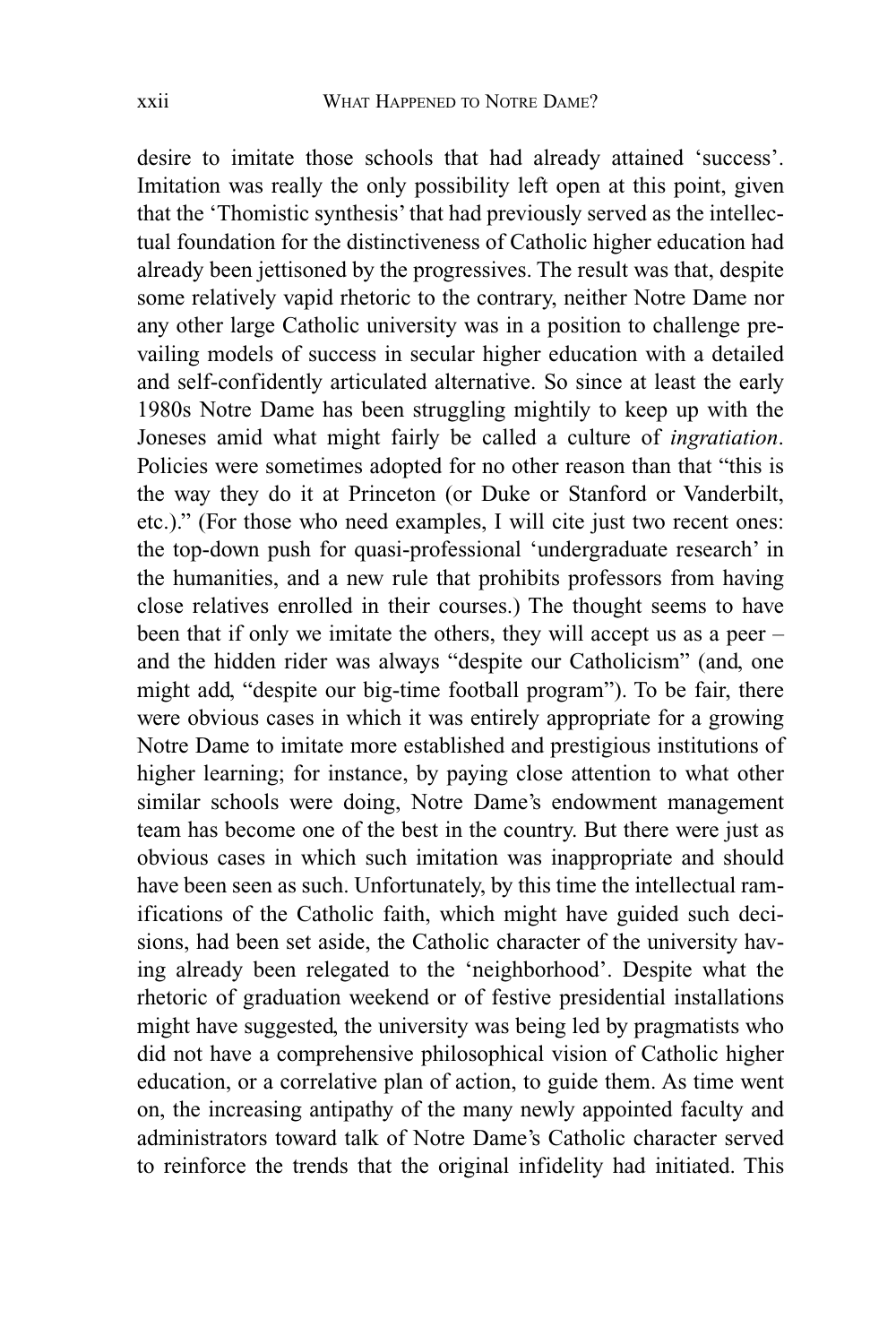brings us up to the present day and helps to explain how the more recent vibrant and faithful manifestations of Catholicism have slipped off the university's radar screen.

But there have not been, and likely will not be, any apologies. This is what I mean by *impenitence*. At the beginning of the millennium, everyone on campus was happy to hear Pope John Paul apologize for the most egregious sins of his predecessors in the hierarchy of the Church. But don't expect Notre Dame administrators to issue an apology for past sins, or even to acknowledge those sins. I have often imagined a future president of Notre Dame walking in sack cloth and ashes down the "God quad" that stretches from the front of the domed administration building toward the statue of the Sacred Heart of Jesus and, beyond that, to the statues of Edward Sorin, C.S.C., the founding father of Notre Dame, and of Mary the Mother of God; he would be reciting the most egregious sins of past university administrators, striking his breast and begging for forgiveness. Somehow that could be the beginning of the salvation of the place I love so much.

A pretty picture, to be sure. But short of direct divine intervention, nothing resembling it will ever become a reality – especially now that Notre Dame, like so many big universities, has been infused with the mentality of a frustratingly bureaucratic and, to put it frankly, soul-less corporation. The "four I's" have left little room in the minds of Notre Dame's leaders for Jesus Christ and his faithful followers in the Church. But what these leaders did not count on, and what has now in 2009 helped disperse the fog of ambiguity clouding Notre Dame's relationship to the Church, was the warm sunshine cast by the 26-year pontificate of John Paul II, followed immediately by the papacy of Joseph Ratzinger – along with the profound effect these holy and brilliant men have had and continue to have on the young people whom they have inflamed with love for Jesus Christ and his Church. As one commentator put it with a wry smile, "It almost reminds you of the Gospels."

In the mid-1980s, a short time after John D'Arcy became bishop of Fort Wayne-South Bend, he had the name of the diocesan newspaper changed from *The Harmonizer* to *Today's Catholic*. Knowing the bishop's 'conservative' tendencies ("He's no friend of Notre Dame," I heard more than once in those days), a progressive friend of mine joked that they should have renamed the paper *Yesterday's Catholic* instead.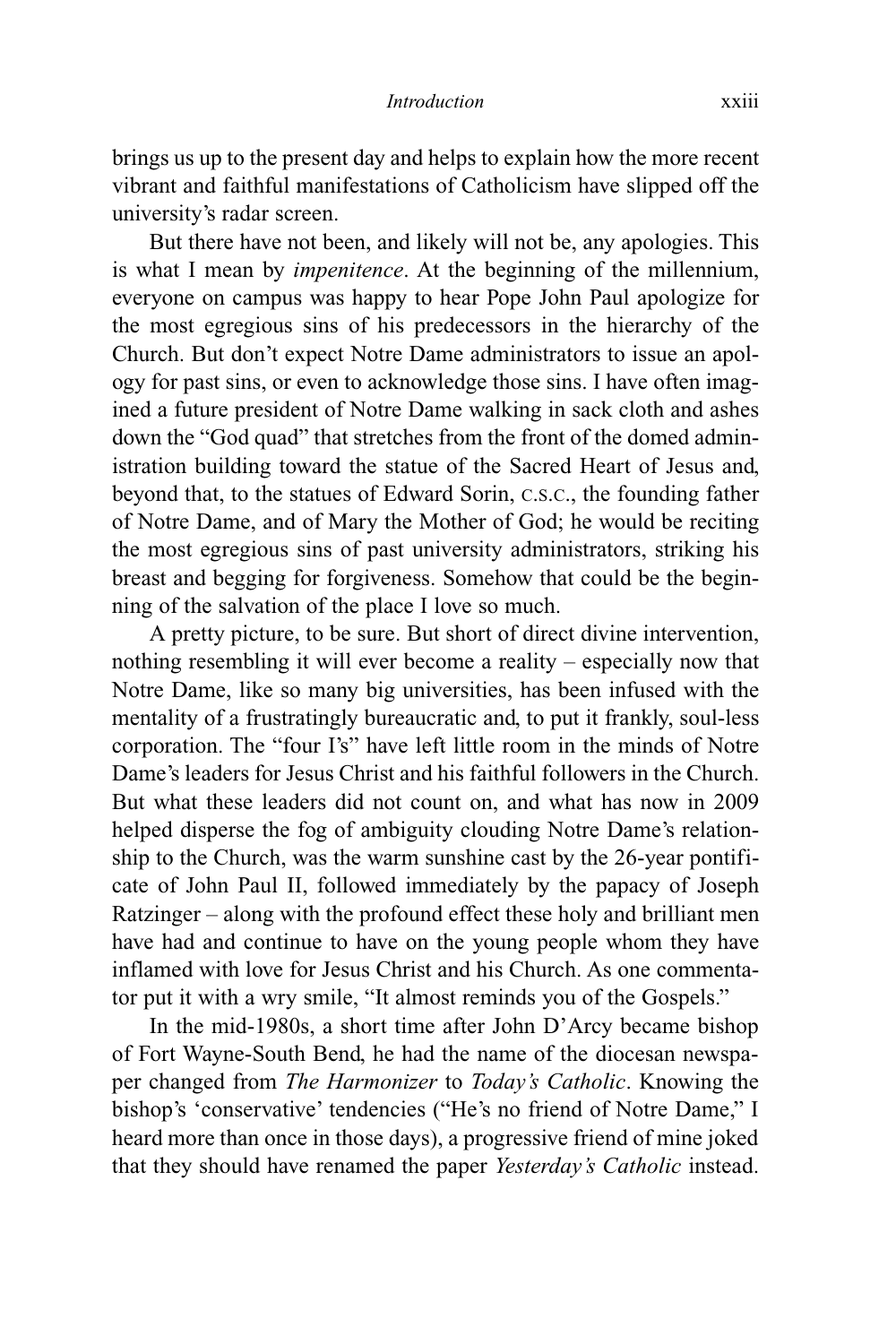But, ironically, as I looked around on May 17 at the crowd of mostly young students and young families who were in attendance at the alternative commencement rally on the south quad, I wondered aloud just who "yesterday's Catholics" were in 2009. Whose vision of the Church was leading to a dead end? And whose vision was instead inspiring young people to dedicate their lives to the Kingdom of God in opposition to the surrounding culture? Whose vision was turning out to be sterile and bourgeois? And whose vision was instead turning out to be fruitful?

Since the mid-1990s there has been a continuous presence of what we might call JP2-Catholics within the undergraduate population at Notre Dame. This is still a fairly small minority of students; I would put the number at no greater than 5% of the total undergraduate population at any given time, though this estimate may be a bit on the low side. Still, the overall undergraduate population of the university is 8,500, and so at any given time there are several hundred students on the Notre Dame campus who are on fire with the faith and whose influence extends far beyond their own small circle. My close friend Janet Smith, who was a faculty colleague in the 1980s, turned to me during the alternative commencement rally on May 17 and marveled, "Nothing like this would have been possible in the '80s. We just didn't have as many students of this sort, willing to be witnesses to Christ no matter what others think." These are the young Catholics that the university has lost touch with. These are, in Chesterton's words, the children who are "fanatical about the faith where the fathers had been slack about it."

One might reply that the university can easily survive without such as these. This is true enough in merely human terms. After all, a \$6 billion endowment can go a long way in the City of Man. But the Notre Dame mystique has always, until now at least, included a reference to something more noble and more Christ-like than power and wealth and honor and fame. Without that something more, whatever survives might be impressive in many ways, but would it still be Notre Dame?

### *What Now?*

The president of the university received three standing ovations at the annual faculty dinner on the Tuesday following commencement. To be sure, various lower-level administrators were circulating among the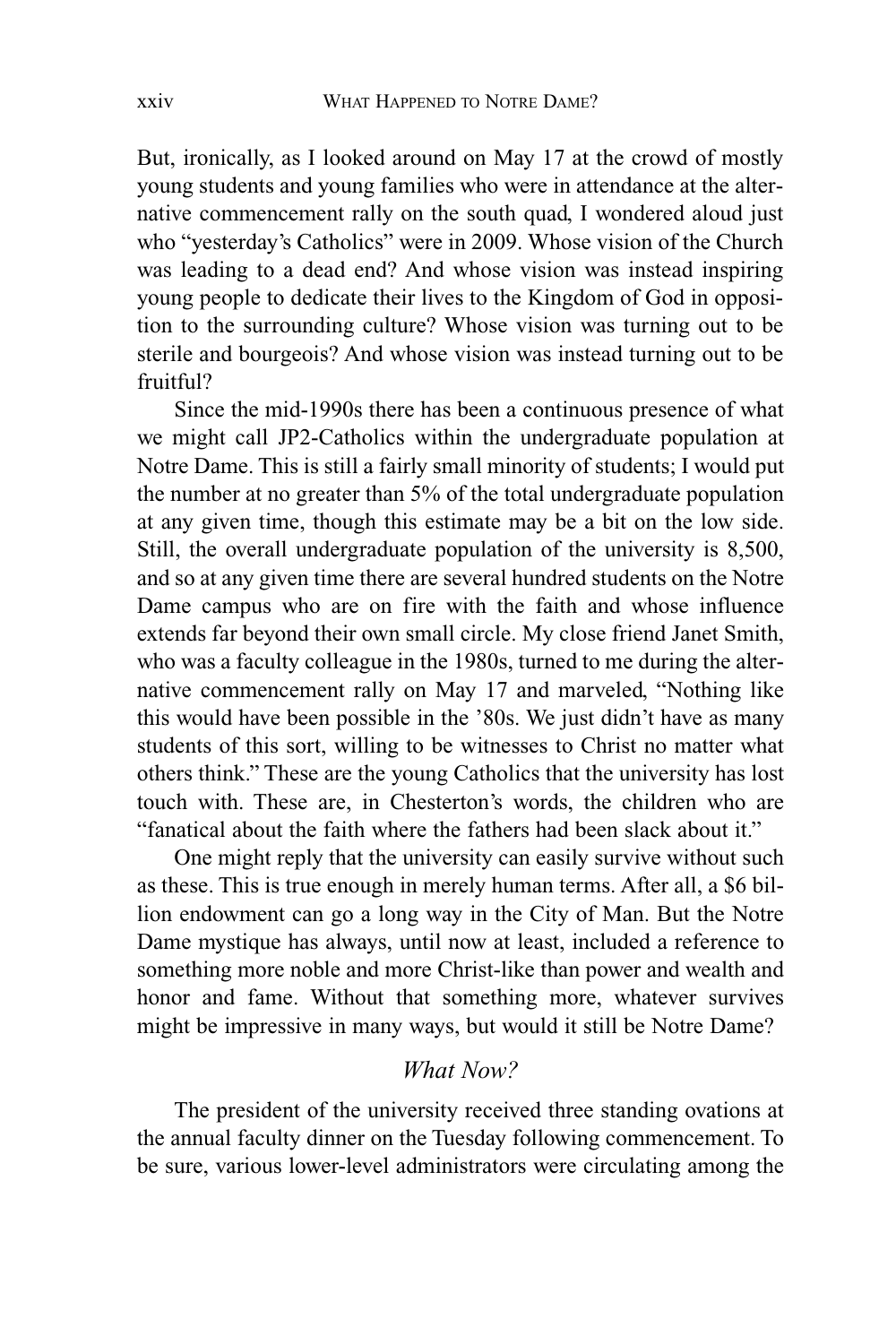tables encouraging faculty members to applaud loudly and often. But most faculty members needed little such encouragement. The university administrators had stood up 'courageously' against their 'oppressors' in the Church, and in the eyes of the vast majority of faculty members they accordingly deserved high praise.

The daily life of the university can undoubtedly go on, at least superficially, as if nothing happened in the spring of 2009 – especially on the premise that football goes well. (During the fall semesters at Notre Dame, campus controversies normally move to the background for as long as the football team has fewer than two losses.)

But there are at least three unstable elements that could lead to further 'incidents' in the relatively short-term future.

The first has to do with the university's relationship with the Church. John D'Arcy is at present the oldest bishop in the country who is still actively governing a diocese. His last public acts on the Notre Dame campus in the spring of 2009 were two impressive appearances at commencement weekend events sponsored by ND Response. Despite his original intention to forego the Sunday rally, "I realized that it was a requirement for the bishop to be present with these beautiful young people and with those whom they had drawn to Notre Dame and to a pro-life rally on the south quad." As long as he remains bishop of Fort Wayne-South Bend, the university is unlikely to reach out to him with anything like a public apology for its actions or its shabby treatment of him in the spring of 2009.

This sad state of affairs in effect gives the new bishop, whenever he happens to come along, a completely free hand in dealing with the university. For 25 years Bishop D'Arcy pursued what might justly be called a conciliatory strategy toward Notre Dame, despite the fact (which he knew) that certain university administrators were continually laughing at him behind his back. On several occasions when I urged him to be a bit more aggressive in his dealings with the university, his reply was always the same: "What you don't know is how much worse the situation could have been if I were not operating as I do." However, given the new post-Obama circumstances, the next bishop will have no particular reason to be at all deferential to the university. Will he perhaps see his role as limited to overseeing the sacramental life on campus (no easy or insignificant task in itself)? Will he perhaps feel disin-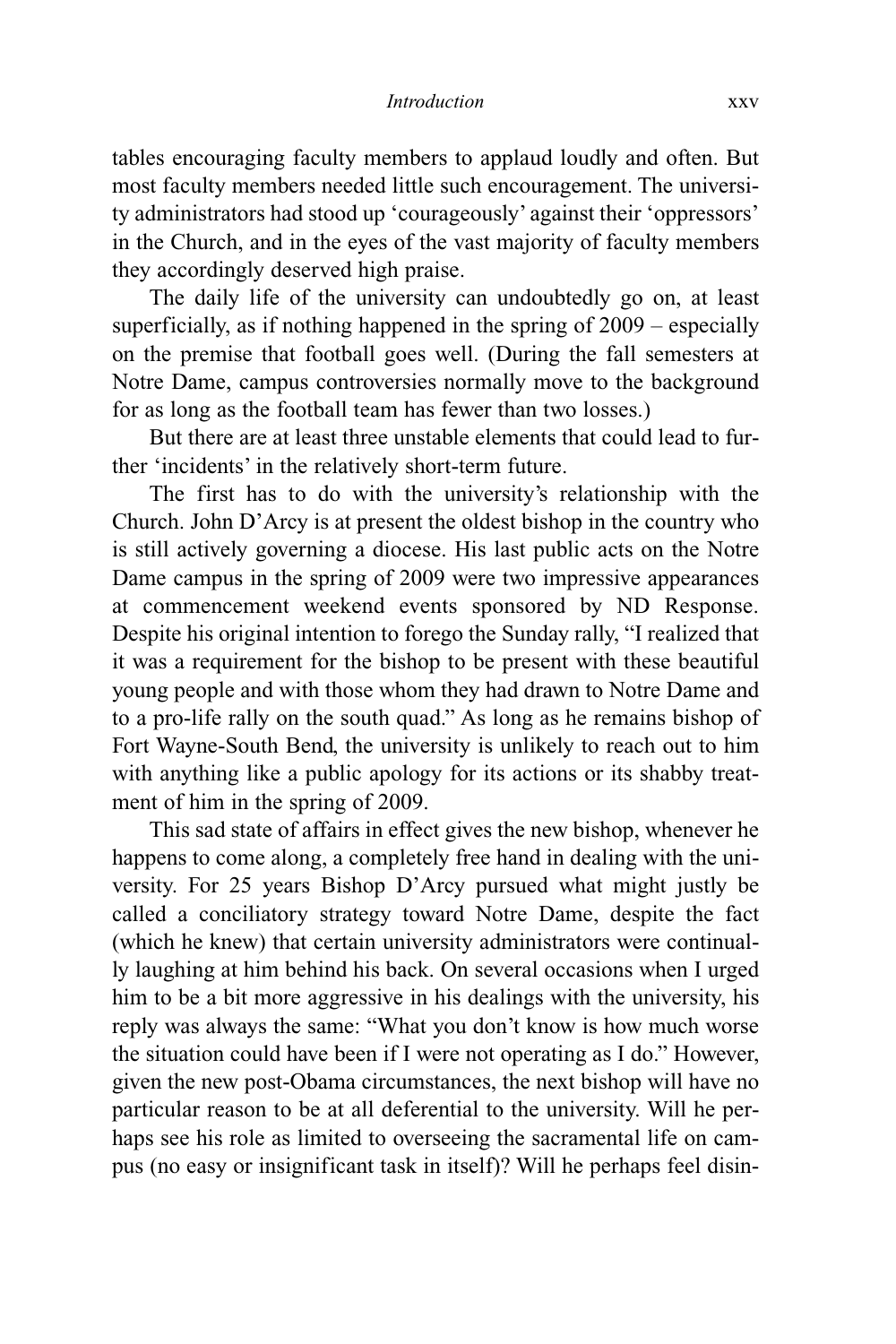clined to publicly validate the university every year by showing up as a token churchman at graduation weekend festivities? Will he perhaps even refuse to attend football games regularly as the university's guest? If no reconciliation has occurred before his arrival, will he simply sit back and wait for the university to take a first step toward healing "the breach" that Bishop D'Arcy spoke of?

The answers to these and other similar questions will go a long way toward determining whether Notre Dame will be able to get away with insisting, as it would undoubtedly like to, that the pre-Obama *status quo* with the Church remains in effect, or whether instead the university will at some point be compelled by internal and external pressures to articulate with more precision its own conception of what its relationship to the Church is and should be. This latter, less pleasant, possibility would call for some tough choices on the part of the university.

It is not inconceivable that, if forced to choose one way or the other, the university would decide that its own conception of progress dictates an independence from the Church that goes beyond anything envisioned heretofore. Such a decision would immediately undercut recent attempts to increase the number of Catholic faculty members. More fundamentally, it would raise questions in the minds of faculty members about why the university should want to put an emphasis on hiring Catholics in the first place, or why it should feel compelled to maintain the present mandated level of 85% Catholics in the undergraduate population, or why it should hold on to 'antiquated' rules about student life that put it at a competitive disadvantage relative to its peer institutions, or why it should require undergraduates to take philosophy and theology courses, or even why it should allow the Congregation of Holy Cross to maintain such a high level of influence, out of all proportion to its numbers, in either the 'public school' or 'the neighborhood'.

But suppose that the university chose instead to reinforce its Catholic 'brand' in some robust sense. Then it might well end up taking steps that either antagonize faculty members or conflict with certain institutional goals set by current administrators. Suppose, for instance, that the university decided to back up its claim to be "unambiguously pro-life." One obvious step would be to allow the Women's Care Center, a highly successful local pro-life pregnancy help organization, to open a branch office on campus – a move that, for whatever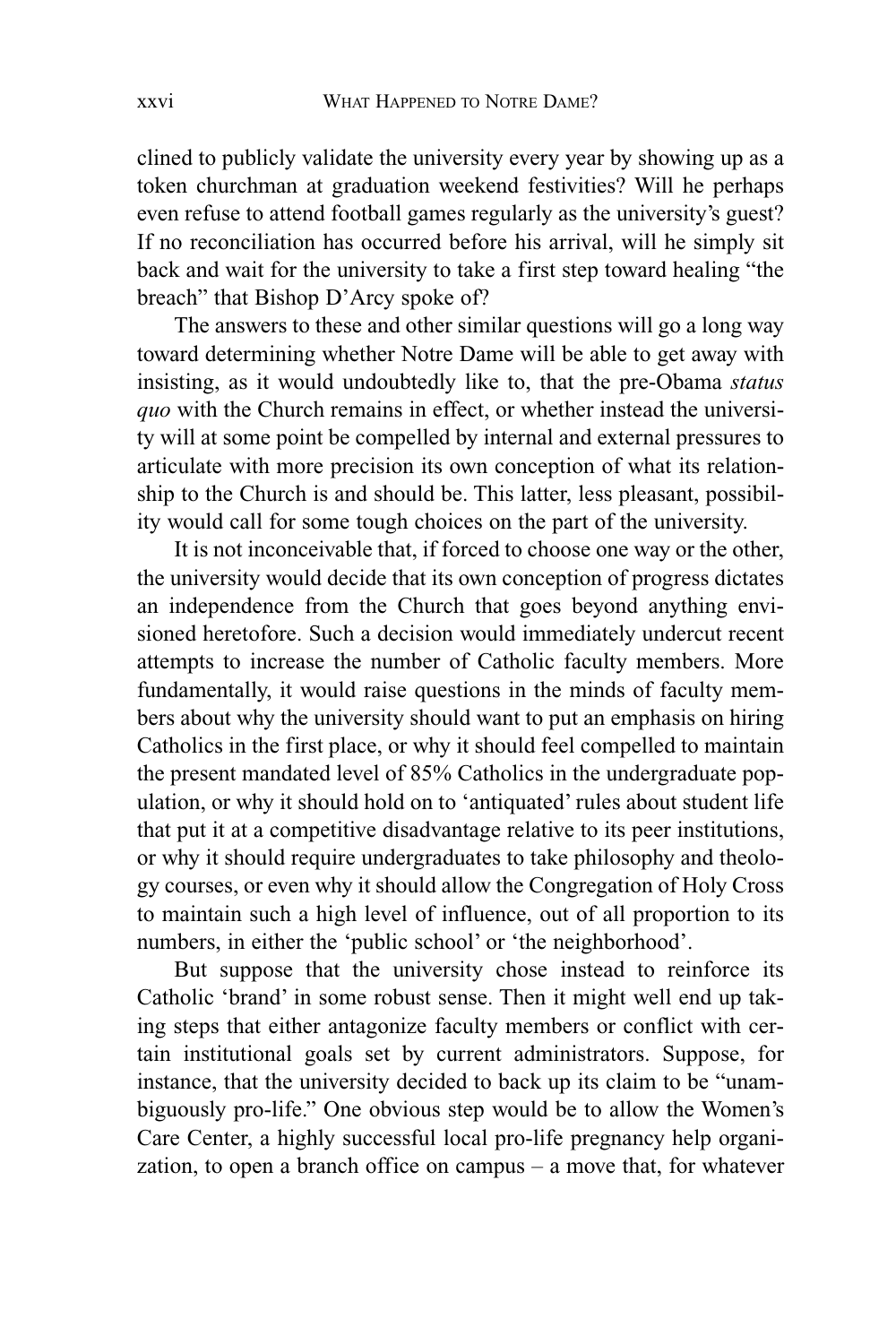reason, the university has resisted in the past. Even this relatively innocuous initiative would undoubtedly irritate at least some faculty members. Another initiative, explicitly suggested by ND Response during the Obama controversy, would be to promise that the university will have nothing to do, directly or indirectly, with embryo-destructive stem cell research. But there are at least two ways in which such an initiative might conflict with institutional goals. First, current administrators long for the university to be accepted into the Association of American Universities (AAU), which includes as members all the peer institutions that Notre Dame seeks to emulate. However, the AAU is one of the biggest lobbyists in Washington for embryo-destructive stem cell research. Second, such an explicitly pro-life promise might jeopardize the university's current close relationship with the branch of the Indiana University School of Medicine that is located on the edge of the Notre Dame campus. And, more generally, any new moves that show even the least obeisance to the Church would immediately raise red flags in the eyes of the faculty.

The second element of instability involves the Congregation of Holy Cross. To my mind, the Congregation is the biggest loser in the Obama affair. First of all, the fact that the Congregation's leaders did not respond strongly or straightforwardly to the university's action may very well result in a loss of vocations, which tend to come nowadays from among the JP2 Catholics. Second, I know from personal conversations that many of the Congregation's younger priests, along with a good number of the seminarians, were deeply discouraged by what they saw as the university's betrayal of the Catholic faith in the Obama affair. The Congregation can ill afford to lose any of these young people, but a continuation of the peace-at-any-price mentality that seems to have a grip on the older generation might well discourage them even further and add to tensions within the Congregation itself.

Factors such as these weaken the Congregation and thus play into the hands of the many faculty members and administrators who strongly believe that Notre Dame's ties to the Congregation – beginning with the requirement that the president of the university, along with six of the twelve members of the powerful Board of Fellows, must be priests of the Indiana Province of the Congregation – retard the university's progress toward 'greatness'. It is not inconceivable that at some time in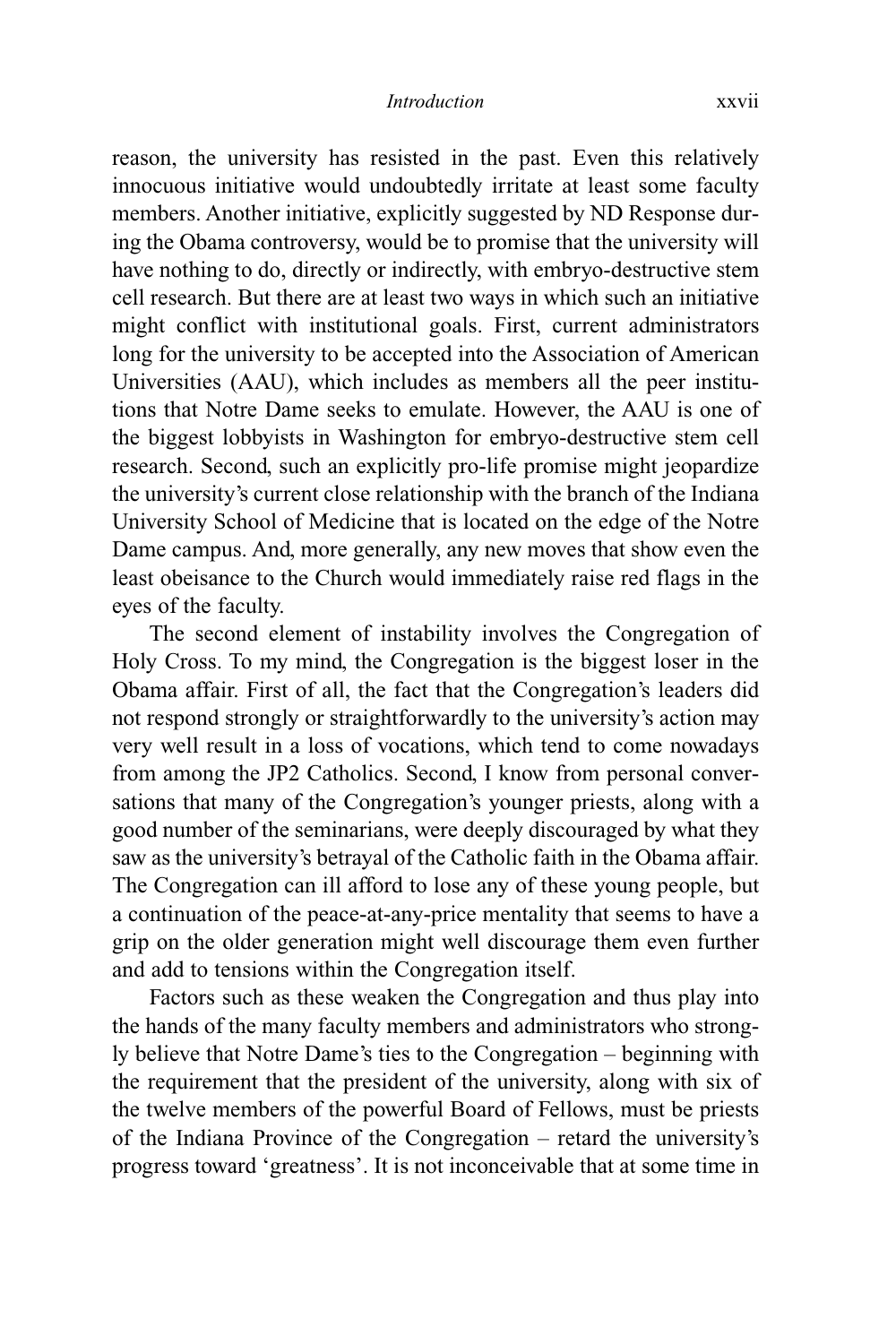the short-term future there will be an organized movement to abolish such requirements and to push the Congregation into some sort of merely ceremonial relationship to the university.

The third element of instability is just the "public school in a Catholic neighborhood" model itself, independently of the other two elements. Before I get to that, however, I want to emphasize just how attractive a model this is.

First and foremost, it fits the present reality very well.

Second, it makes Notre Dame an attractive school for well-formed Catholic students who are choosing between Notre Dame and other national private universities and who would prefer a general climate that is hospitable to the practice of the faith. (The matter is more complicated if such a student is choosing between Notre Dame and a school like, say, the University of Dallas, which has a core curriculum with a coherent conception of Catholic higher education behind it.)

Third, as things now stand, the neighborhood's Catholic character is still strong enough to have a residual effect on the public school. More specifically, Catholic intellectuals on the faculty have, in most departments, quite a bit of freedom in choosing which courses to offer and which topics to address in the classroom. To use myself as an example, every year I teach at least one course for philosophy majors on St. Thomas's *Summa Theologiae*, something that would be frowned upon, if not forbidden, in many secular philosophy departments. Better yet, I occasionally teach a majors course on G.K. Chesterton, and best of all, last semester I team-taught a course on Joseph Ratzinger. In other words, the public school is still aware that it is located in a Catholic neighborhood, and so it allows deviations from the standard norms of domineering secularism that one tends to find in the academy nowadays. (A few years ago, after having given a lecture on faith and reason in my standard Ancient and Medieval Philosophy course for majors, I was asked by a student whether I would be allowed to teach such a course at Princeton. I wasn't quite sure of the answer.)

This last point is important for understanding an otherwise puzzling phenomenon that occurred during the Obama controversy: Several of the newer Catholic intellectuals on the faculty did not want the students of ND Response to protest against the university's action; I am talking here about devout Catholics and in some cases daily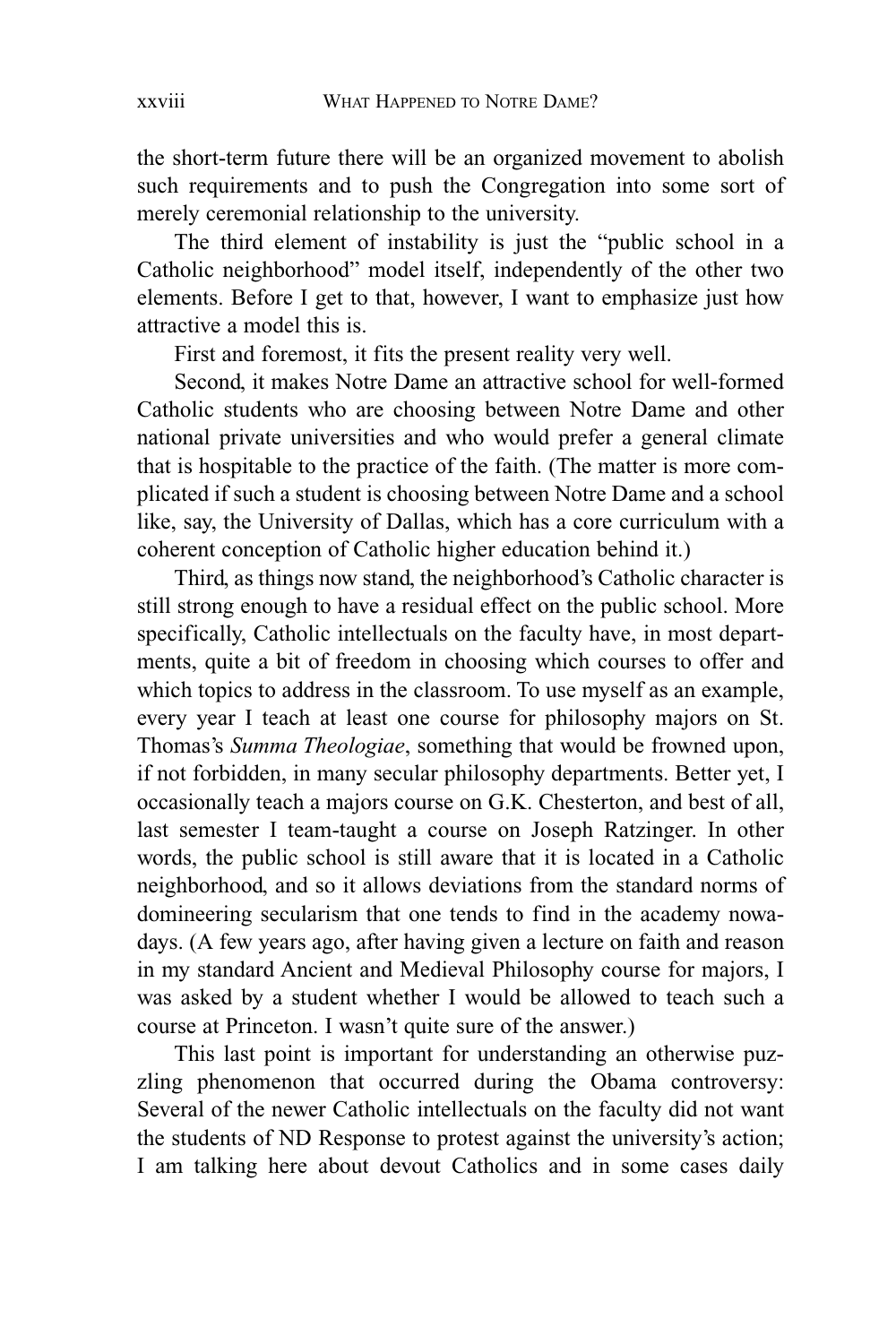communicants. Why were they of this mind? To put it straightforwardly, they are very happy at Notre Dame because they feel liberated here, whereas in the past they felt constrained or even oppressed at the more secularized schools where they were teaching. The protestors, they felt, were threatening this wholly acceptable *status quo* and might trigger a negative reaction that would drive the university in the direction of the sort of secularism that they themselves were very happy to have escaped.

I find this an entirely reasonable position – even if not a particularly noble one, given what is at stake in the disagreements over beginning-of-life issues. I must confess that I myself was tempted to stay out of the fray when the honor for President Obama was first announced. I had long ago given up trying to 'save' Notre Dame, and while the honor for the President was indeed highly objectionable, so were lots of other things the university was doing.

In the end, like Bishop D'Arcy, I came to feel that my place was with "those beautiful young people" of ND Response, many of whom I knew personally as their teacher and academic advisor. What really struck me in talking with them was how they continually and prayerfully examined and re-examined *their own* motivations: Is this for Christ or is it for us? Is this justifiable indignation or is it a personal vendetta? And so on. "These kids are sort of, well, *holy*," I thought, "Maybe they *can* save Notre Dame." And so I decided to shoot off my mouth one last time. It's been fun.

In any case, the main point I want to make here is that the present situation is inherently unstable. The historical record laid out for us by authors such as George Marsden and James Burtchaell, C.S.C., suggests that what this "public school in a Catholic neighborhood" model describes is just a phase that the university is going through on its way toward eventually losing its soul completely.

I pray that this is not so. So does Charlie Rice. But one purpose of this book, unfortunately, is to show that the movement toward secularization at Notre Dame is much further along than most people would have believed before March 20, 2009.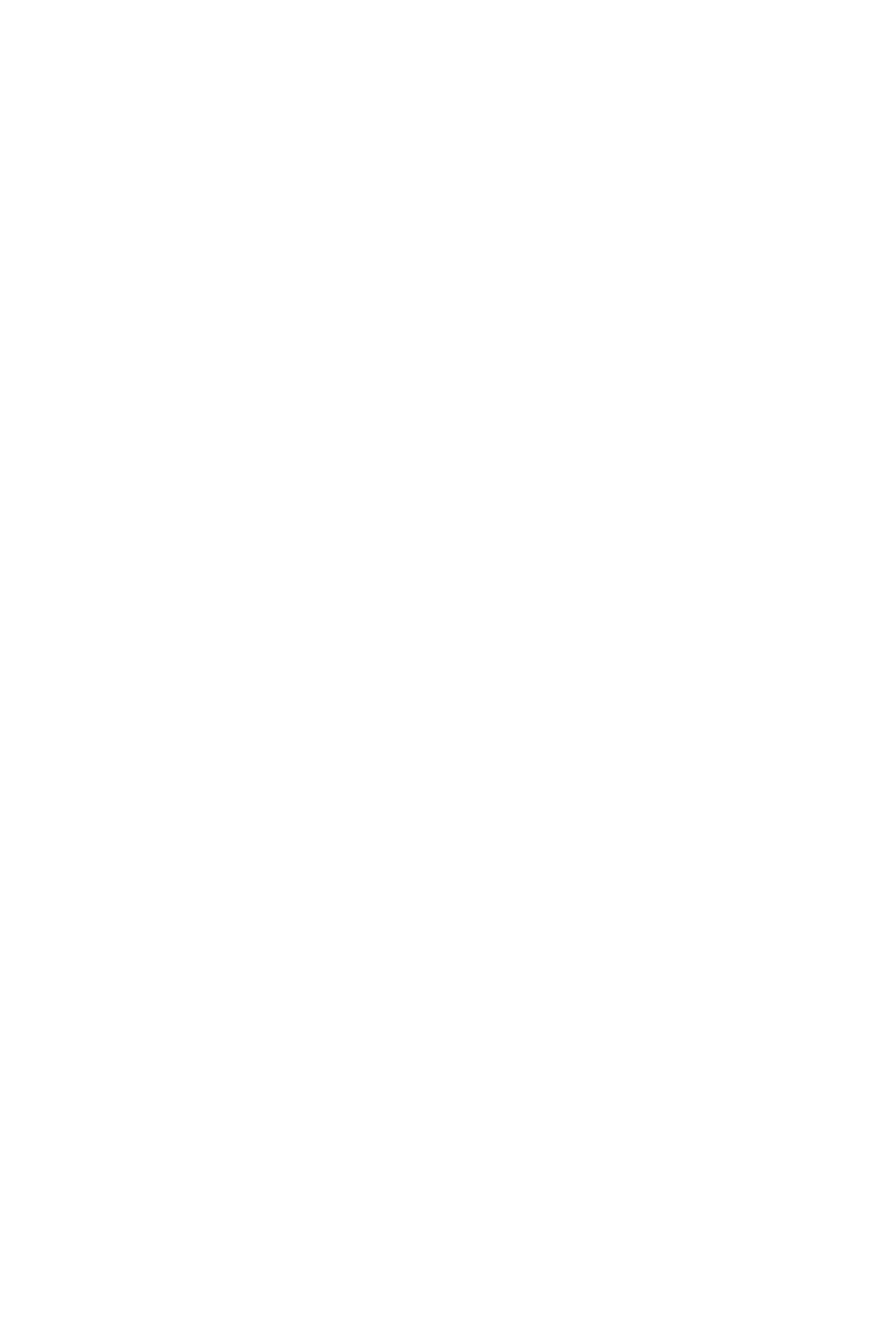### 1 Invitation and Reaction

### *"What the hell happened?"*

STEVE MCQUEEN, as Jake Holman, the bad-luck sailor in *The Sand Pebbles*, a tale of a United States Navy gunboat on the Yangtze River in 1926, shouted those final words into the night as he lay, alone and wounded in the mission courtyard, waiting for the advancing Chinese rebels to find and kill him.

Something like Jake Holman's question must have occurred to many friends of the University of Notre Dame when they heard that President Barack Obama would be the principal speaker, and receive an honorary doctor of laws degree, at the 2009 Commencement. The announcement triggered protests from Notre Dame alumni (including subway alumni) and students as well as others. A prominent Cleveland alumnus, echoing Jake Holman, expressed a not uncommon view on Notre Dame's administrators, "Who the hell are these guys?" More than 350,000 persons signed an online petition by The Cardinal Newman Society asking the Notre Dame President, Rev. John I. Jenkins, C.S.C., to rescind the invitation.

Two cardinals, Cardinal Francis George, President of the U.S. Conference of Catholic Bishops, and Cardinal Daniel DiNardo, of Houston, protested the invitation, as did 83 bishops. Cardinal George described Notre Dame as "the flagship Catholic university" and described its honoring of Obama as an "embarrassment."1

Archbishop Raymond L. Burke, Prefect of the Supreme Tribunal of the Apostolic Signatura, the Church's highest court, denounced the invitation: "Dialogue and respect for differences are not promoted by the compromise and . . . violation of the natural moral law. The . . . granting of an honorary doctorate at Notre Dame . . . to our President who is aggressively advancing an anti-life and anti-family agenda is a source of the gravest scandal.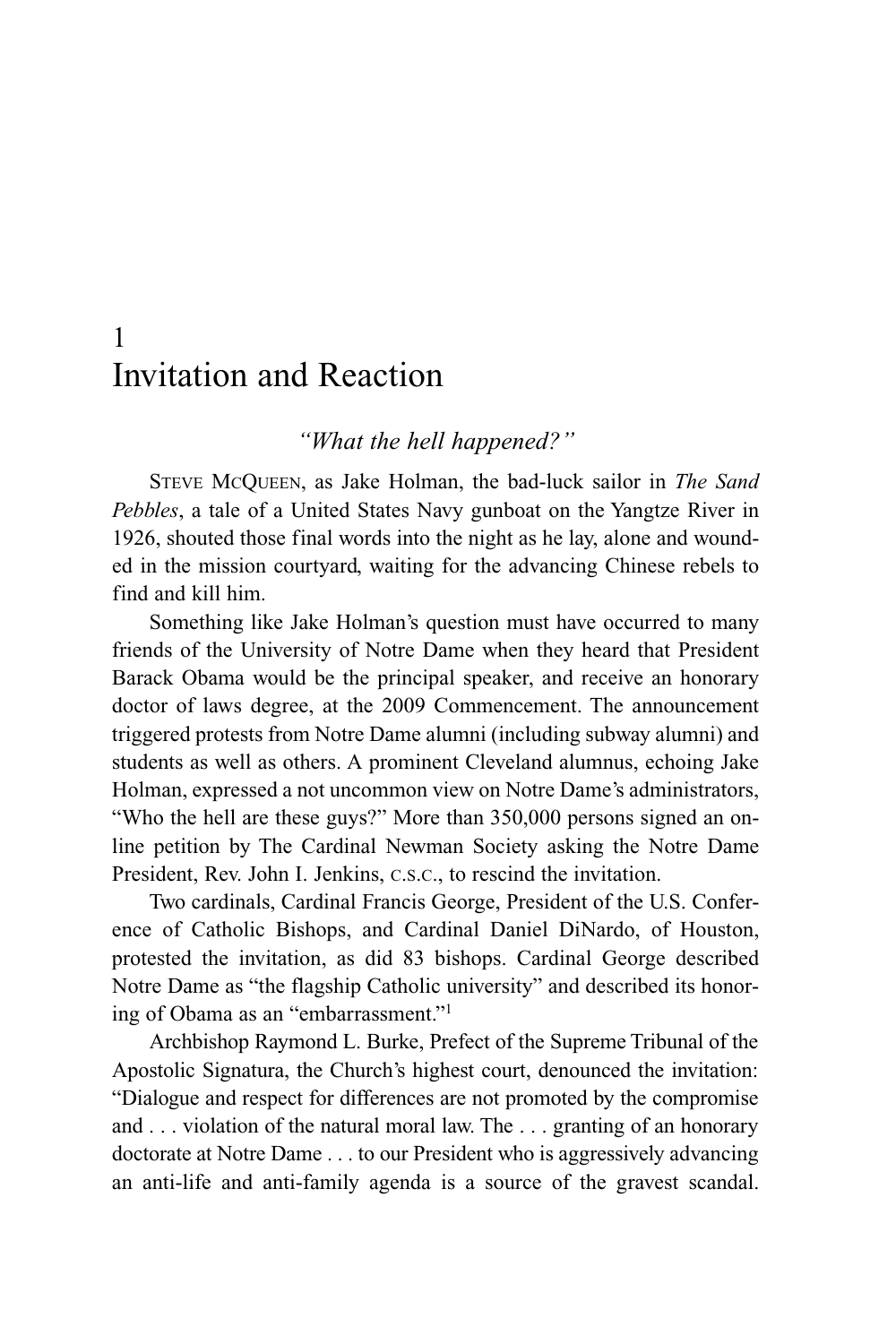Catholic institutions cannot offer any platform to, let alone honor, those who teach and act publicly against the moral law. In a culture which embraces an agenda of death, Catholics and Catholic institutions are necessarily counter-cultural. If we . . . are not willing to accept the burdens and the suffering necessarily involved in calling our culture to reform, then we are not worthy of the name 'Catholic.'"2

Bishop John M. D'Arcy of the Fort Wayne-South Bend diocese, in which Notre Dame is located, refused to attend the Commencement. "My decision," he said, "is not an attack on anyone, but is in defense of the truth about human life. I have in mind also the statement of the U.S. Catholic Bishops in 2004: 'The Catholic community and Catholic institutions should not honor those who act in defiance of our fundamental moral principles. They should not be given awards, honors or platforms which would suggest support for their actions.' . . . [T]he measure of any Catholic institution is not only what it stands for, but also what it will not stand for. . . . Let us ask Our Lady to intercede for the university named in her honor, that it may recommit itself to the primacy of truth over prestige."3 Notre Dame did not care much what Bishop D'Arcy thought. The first thing he knew of the invitation was when he was told by Fr. Jenkins that Obama had accepted it.

Notre Dame officials presented the invitation as a routine gesture to presidents in their first year in office.4 The record does not support that excuse. President Obama is the ninth president to receive an honorary degree from Notre Dame but only the sixth to address the graduates. President Clinton received neither honor. Nor is there an unbroken custom that, if a president is invited, it must be in his first year. President George H.W. Bush spoke at Commencement in 1992, his fourth year in office, and President Eisenhower spoke in his eighth, in 1960.<sup>5</sup>

We will discuss in Chapters 2 and 3 the reasons advanced by Notre Dame's executives for the invitation. They must have known that the invitation of Obama would dominate and politicize the graduation. They must have known, too, that their conferral of Notre Dame's highest honors on President Obama would imply a general commendation of the man and his policies. In the conflicts over those policies, they committed, in perception but also in fact, the name and prestige of Notre Dame to the side that is hostile to major imperatives of faith and reason affirmed by the Catholic Church. Let's look at some issues.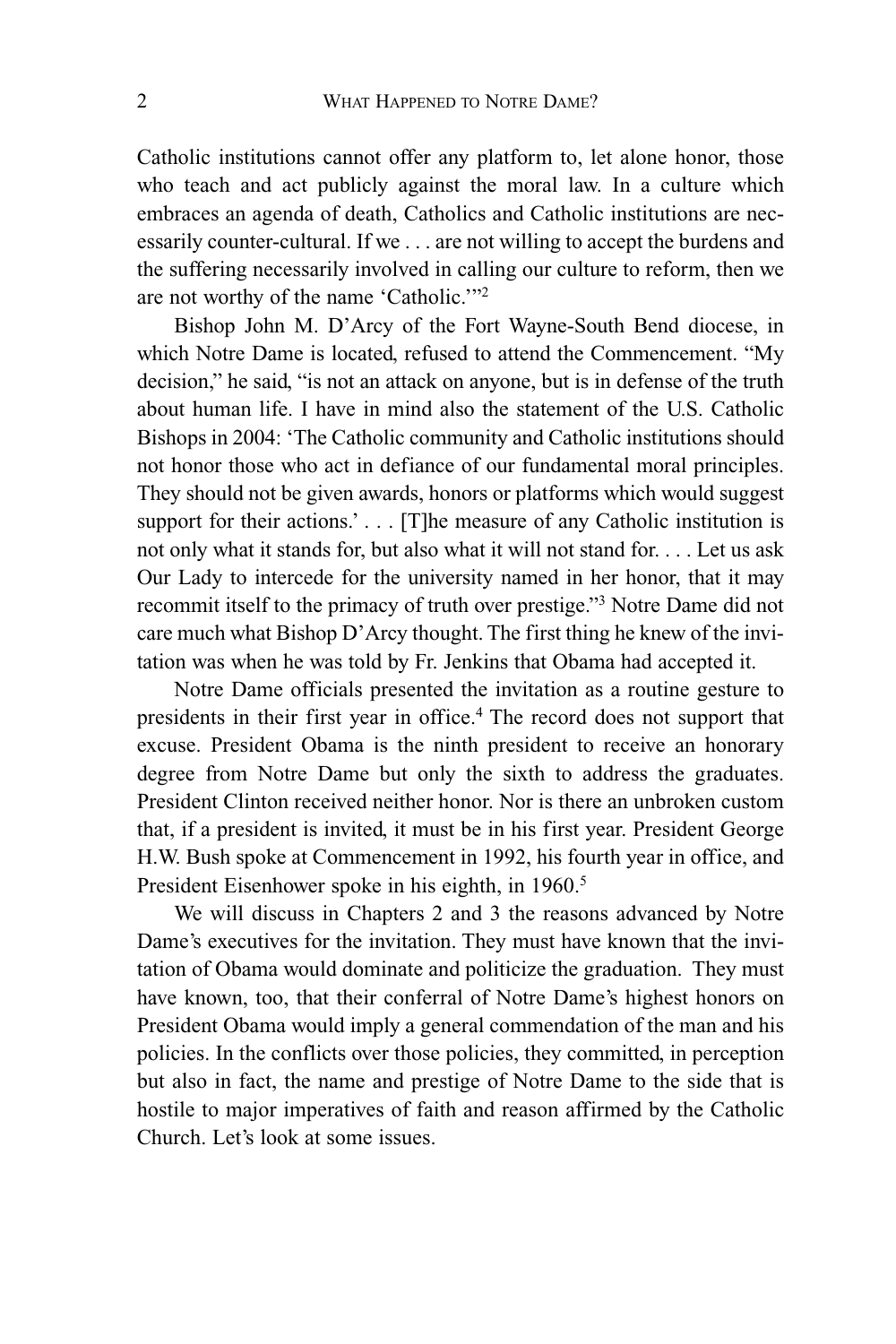### *Abortion*

President Obama is the most relentlessly pro-abortion public official in the world. When asked by Rev. Rick Warren of Saddleback Church, during the 2008 campaign, "At what point does a baby get human rights?" Obama replied that "answering that question with specificity is above my pay grade."6 But with respect to a child who survives an abortion and is alive outside the womb, Obama, in the Illinois Senate, spoke and voted against the Born-Alive Infants Protection Act. That bill provided that "A live child born as a result of an abortion shall be fully recognized as a human person and accorded immediate protection under the law."7 President Obama supports the Freedom of Choice Act which would establish a "fundamental right" to abortion and would ban practically every federal or state law restricting abortion.8 On his fourth day in office, Obama overturned the Mexico City Policy that had forbidden organizations receiving federal funds to perform or promote abortions in other countries.<sup>9</sup> He has restored to the UN Population Fund (UNFPA) the funding that President Bush had stopped because of the Fund's support for forced abortions.10 Obama opposes the Hyde Amendment and similar restrictions that deny public funding for most abortions.<sup>11</sup> As President, his appointments of significant federal officials have predominantly included pro-abortion activists and supporters.12

### *Embryonic Stem Cell Research*

President George W. Bush, on August 9, 2001, restricted federal funding for research on embryonic stem cell lines created after that date. President Obama revoked that Bush restriction.<sup>13</sup> The Obama order authorized the Secretary of the Department of Health and Human Services (DHHS) to "support and conduct responsible, scientifically worthy human stem cell research, including human embryonic stem cell research, to the extent permitted by law." Incidentally, Obama's Secretary of DHHS, Kathleen Sebelius, a Catholic, had a strongly pro-abortion record as Governor of Kansas, including persistent vetoes of restrictions on lateterm abortions.<sup>14</sup>

Adult stem cells, derived from bone marrow and other sources, have been used successfully in relieving various injuries and medical conditions. Embryonic stem cells have never successfully treated a human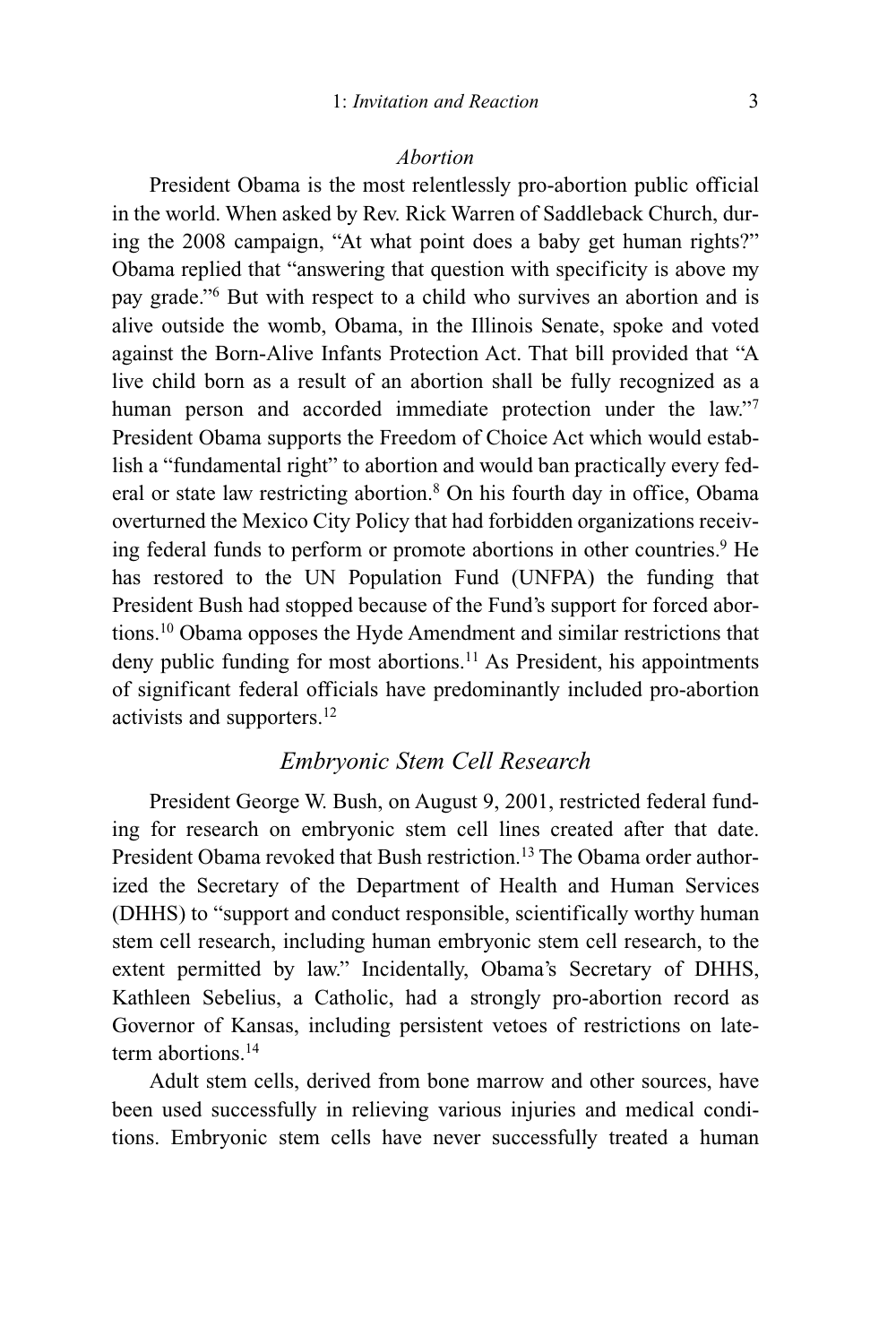patient for anything. Research indicates that "embryonic stem cells injected into patients can cause disabling if not deadly tumors."15 Federal funding of embryonic stem cell research (ESCR), however, can make it a lucrative, if unfruitful, enterprise.

No moral problems arise in the use, with consent, of adult stem cells. But every embryo is a living human being. To remove the stem cells kills that embryo. It is, in moral terms, a murder. The essential point is that human life begins at conception or fertilization, the joinder of the sperm and the ovum, whether that takes place in the natural way or through artificial means such as in vitro fertilization. As noted below, a type of fertilization can also occur in cloning. After fertilization, the one-cell zygote divides and becomes an embryo, then a fetus at eight weeks, then a newborn and so on through high school, etc. At every stage "the human being is to be respected and treated as a person from the moment of conception."<sup>16</sup>

The Draft Guidelines on Human Stem Cell Research were issued by the National Institutes of Health for DHHS on April 20, 2009. The final Guidelines for Research Using Human Stem Cells went into effect on July 7, 2009. They provide that "[H]uman embryonic stem cells" may be used in research using NIH funds, if the cells were "derived from human embryos … that were created using in vitro fertilization for reproductive purposes and were no longer needed for this purpose [and] were donated by individuals ['donors'] who sought reproductive treatment and who gave voluntary written consent for the human embryos to be used for research purposes."17 The Guidelines permit funding of ESCR only on embryos left over from reproductive *in vitro* fertilization techniques in which embryos are created but only some are implanted in the woman's womb to be carried to term. The excuse that such left-over human beings "are going to die anyway" does not justify intentionally killing them any more than it would justify involuntary lethal experiments on condemned criminals.

The Guidelines do not allow federally funded ESCR using embryos specially created for research purposes by in vitro fertilization or cloning.<sup>18</sup> Such "is prohibited," according to the Guidelines, "by the annual appropriations ban on funding of human embryo research . . . otherwise known as the Dickey-Wicker Amendment,"19 which bars funding for "the creation of a human embryo or embryos for research purposes; or [for] research in which a human embryo or embryos are destroyed, discarded, or knowingly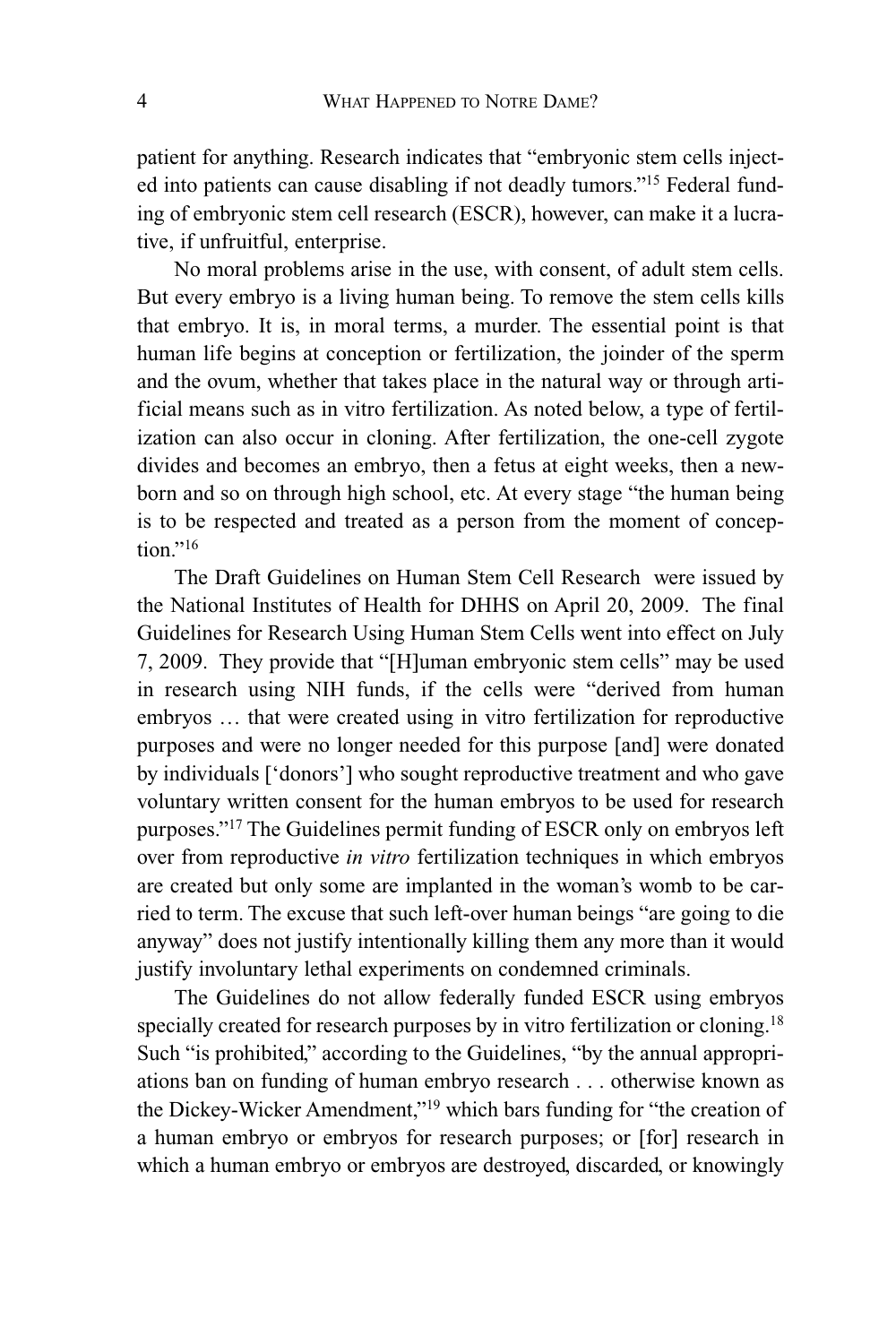subjected to risk of injury or death greater than that allowed for research on fetuses in utero."20 Efforts are underway in Congress, however, to terminate the Dickey-Wicker restriction so as to allow federal funding of the creation of embryos, by cloning or *in vitro* fertilization, for use in research.21

### *Cloning*

In cloning, the nucleus of a somatic cell, which is any cell of the body other than a sperm or egg cell, is inserted into an egg (ovum) cell from which the egg cell's nucleus has been removed. The egg is then electrically stimulated to react as if it had been fertilized by a sperm cell. The result is a one-cell zygote which divides and develops.<sup>22</sup> For the first eight weeks it is called an embryo. The cloned embryo is genetically identical to the donor of the somatic cell. Depending on the use made of the cloned embryo, cloning can be "reproductive," in which the embryo is implanted in a woman's womb and carried to term, or "therapeutic," in which the embryo is killed by removal of the stem cells for use in research. Both types are condemned by Catholic teaching.<sup>23</sup> "We will ensure," Obama said, "that our government never opens the door to the use of cloning for human reproduction. It is dangerous, profoundly wrong, and has no place in our society, or any society."24 He opened the door, however, for the worse evil of therapeutic cloning. Once the Dickey-Wicker restriction is removed, we can expect that the Obama Administration will fund the creation of new human beings by cloning for the purpose of killing them and using their stem cells for research.<sup>25</sup> The experiments performed by Nazi doctors on concentration camp prisoners were unimaginative and primitive by comparison. By conferring Notre Dame's highest honors on the national leader who is setting the stage for such an atrocity, Notre Dame's officers acted like "good Germans" who were submissive to their Führer.

In his 2002 book, *God and the World*, Cardinal Joseph Ratzinger, now Benedict XVI, discussed the description in *Genesis* 3 of the posting of angels east of Eden with flaming swords to keep man, after the Fall, from eating of the Tree of Life. After the Fall, man was forbidden to eat of that tree which gave immortality, "since to be immortal in this [fallen] condition would . . . be perdition." People are now, Ratzinger said, "starting to pick from the tree of life and make themselves lords of life and death, to reassemble life.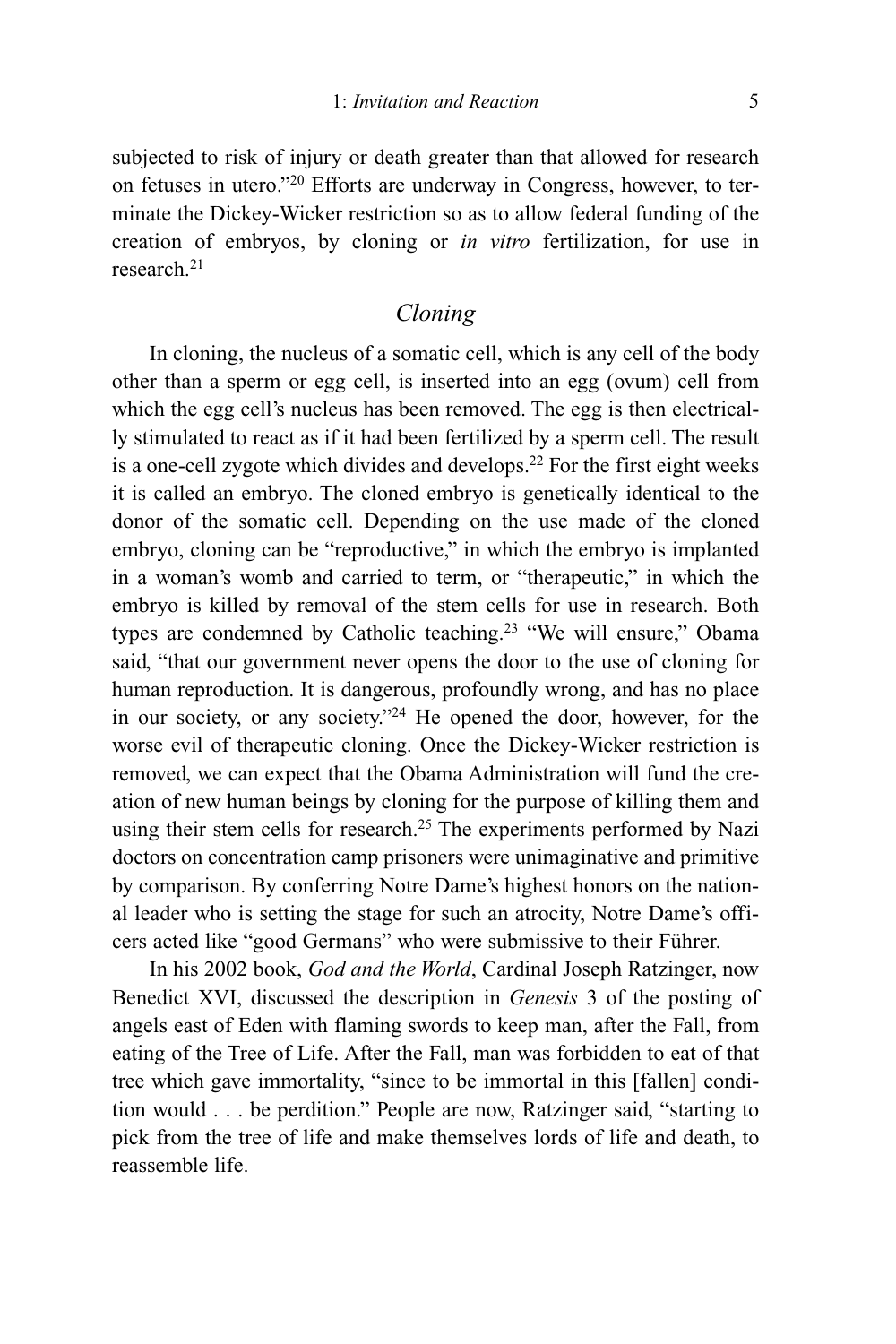"[P]recisely what man was supposed to be protected from is now actually happening: he is crossing the final boundary. . . . [M]an makes other men his own artifacts. Man no longer originates in the mystery of love, by . . . conception and birth . . . but is produced industrially, like any other product."

This is serious business. "[W]e can," said Ratzinger, "be certain of this: God will take action to counter an ultimate crime, an ultimate act of self-destruction, on the part of man. He will take action against the attempt to demean mankind by the production of slave-beings. There are indeed final boundaries we cannot cross without turning into the agents of the destruction of creation itself, without going far beyond the original sin and the first Fall and all its negative consequences."26

### *Rationing of Health Care*

At the other end of life, the Obama Stimulus Package contains health care provisions that foreshadow a change from current standards under which Medicare pays for treatments that are safe and effective. The Stimulus applies a cost-effectiveness standard that would be likely to entail rationing of health care in some situations.<sup>27</sup> "It doesn't matter what your doctor says," claimed a *Washington Times* editorial. "[T]he Obama administration plans to decide if you will have cancer treatment or heart surgery. Appearing on 'Meet the Press' . . . Lawrence H. Summers, President Obama's chief economic adviser, stated, 'Whether it's tonsillectomies or hysterectomies . . . procedures are done three times as frequently [in some parts of the country than others] and there's no benefit in terms of the health of the population. And by doing the right kind of cost-effectiveness . . . some experts . . . estimate that we could take as much as \$700 billion a year out of our health care system.' Let's be clear – Mr. Summers is talking about rationing. . . . Mr. Summers tried to kill the pain by saying it all wouldn't have to be cut right away. That's only comforting if it's not your loved one's transplant that bureaucrats reject. The hypocrisy is enough to make a heart stop. A White House that doesn't think government should intervene between a doctor and a woman deciding whether to have an abortion has no problem telling doctors whether they can perform tonsillectomies or hysterectomies."28

As Senator Tom Coburn (R-OK), a physician, put it, "the ultimate result of every government-run healthcare plan around the world is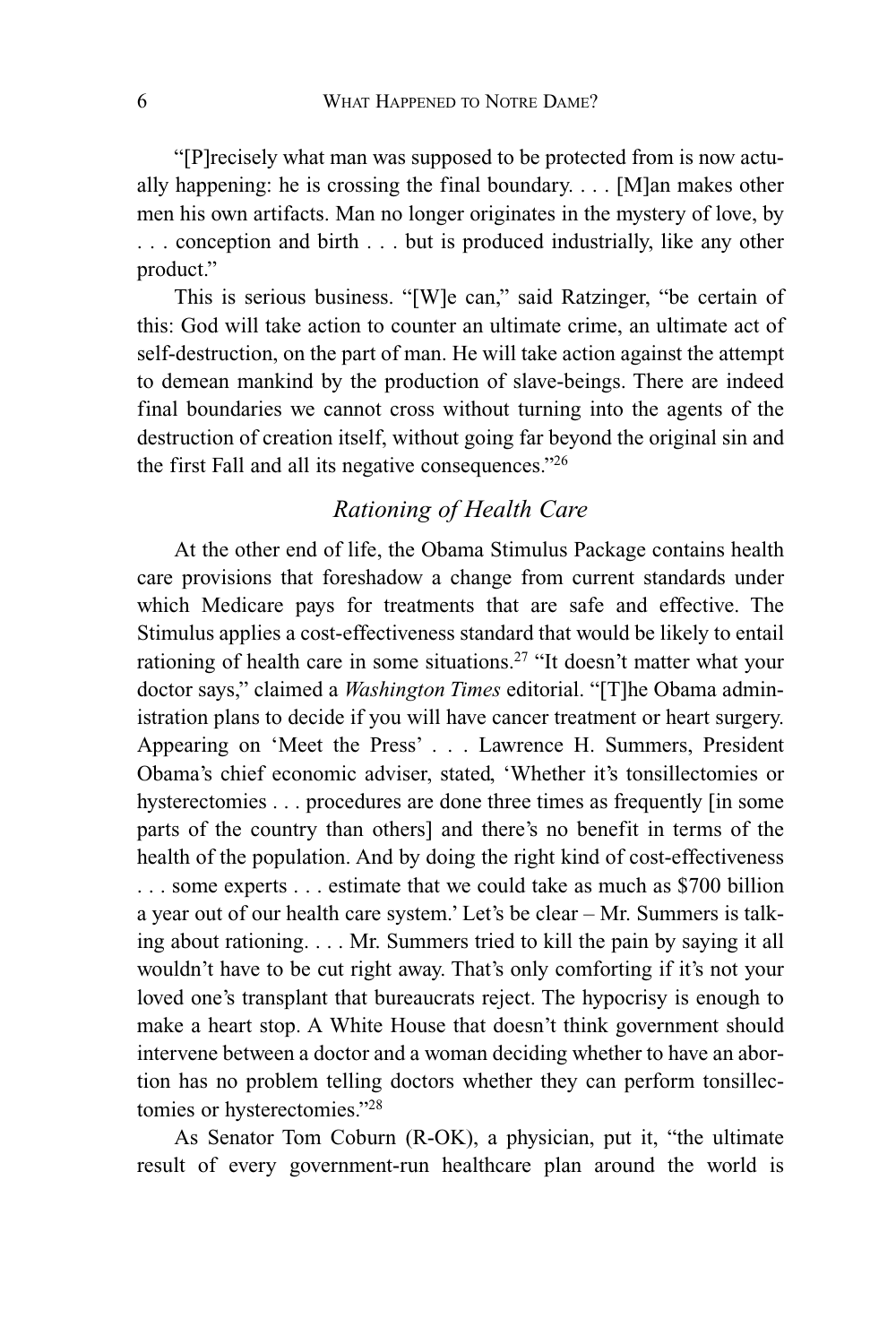rationing. [M]ost of the expenses come from . . . senior citizens. . . . Most of the cuts will come from . . . payments for those senior citizens. So you . . . will end up with a form of rationing that will have a tremendous impact on care."29

### *Abolition of Conscience Protection*

On December 18, 2008, the Bush Administration published new "conscience rules," timed to take effect just before the Obama Administration took office on January 20, 2009. "The . . . regulation cuts off federal funding for any state or local government, hospital, health plan, clinic or other entity that does not accommodate doctors, nurses, pharmacists and other employees who refuse to participate in care they find ethically, morally or religiously objectionable."30 The regulations were necessary because various statutes $31$  "that would otherwise prevent discrimination against hospitals and health care workers were being ignored or overlooked."32 The Obama Administration has moved to rescind those Bush regulations.33 The statutes protecting against discrimination are still in effect. But the rescission of the enforcing regulations portends a lack of enforcement, if not an outright repeal, of some or all of those statutes. The regulations made the statutes effective. Why remove the regulations unless the intent is to ignore or even repeal the statutory conscience protections? As Cardinal Francis George put it, the removal of the rule, "that [protects] doctors, nurses and others . . . who have objections in conscience to . . . abortion and other killing procedures . . . would be the first step in moving our country from democracy to despotism."34 On July 2, 2009, President Obama told representatives of the Catholic press that "I reiterated my support for an effective conscience clause in my speech at Notre Dame."35 Obama's mention of conscience at Notre Dame was deceptive, as we shall see in Chapter 4.

Many Notre Dame alumni and students are in the health care professions or in pre-medical studies. The University's conferral of Notre Dame's highest honors on the man who is moving to force medical professionals to choose either to leave their profession or participate in the execution of the unborn or other violations of conscience, was an inexcusable betrayal of a fiduciary duty to those alumni and students.

### *Other Issues*

President Obama's record on these life and conscience issues provides